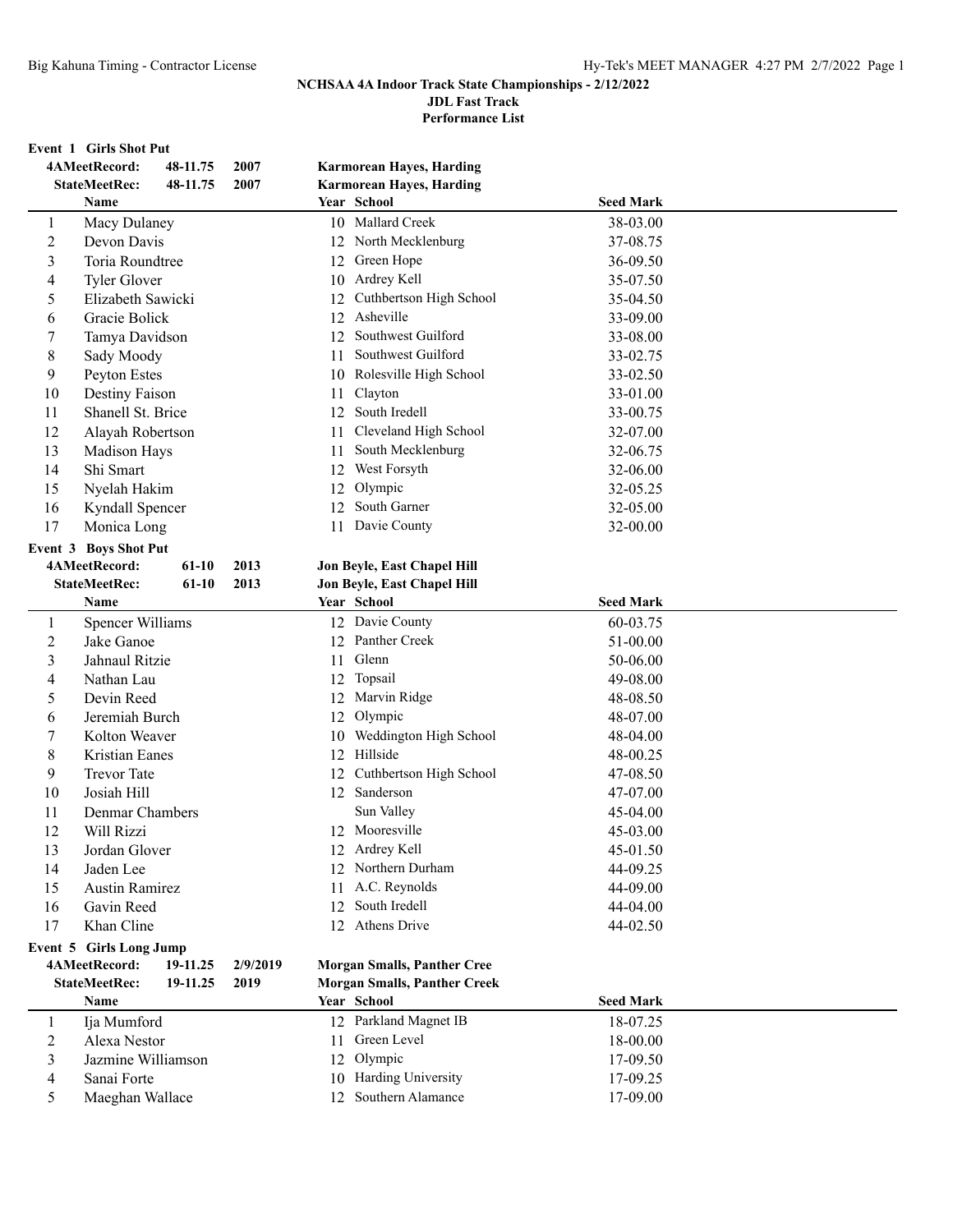## **Event 5 ... (Girls Long Jump)**

|              | Name                                     |    | Year School                  | <b>Seed Mark</b> |
|--------------|------------------------------------------|----|------------------------------|------------------|
| 6            | Maya Studney                             | 11 | Cuthbertson High School      | 17-07.50         |
| 7            | Jasmine Greene                           |    | 12 Olympic                   | 17-07.50         |
| 8            | Stephanie Jackson                        |    | 10 Hillside                  | 17-04.50         |
| 9            | Kelly MacBride                           | 9  | Panther Creek                | 17-04.00         |
| 10           | Faith Spencer                            | 12 | Panther Creek                | 17-03.00         |
| 11           | Sara Maeve Klingensmith                  | 12 | East Chapel Hill             | 17-02.25         |
| 12           | Katriel Williams                         | 12 | Marvin Ridge                 | 17-02.00         |
| 13           | Lena Richardson                          | 11 | Panther Creek                | 17-02.00         |
| 14           | Lauren Grose                             | 10 | Charlotte Catholic           | 16-11.50         |
| 15           | Cassidy Adams                            | 10 | Marvin Ridge                 | 16-10.50         |
| 16           | Sofia Ulanday                            | 12 | <b>Holly Springs</b>         | 16-08.75         |
| 17           | Exacta Kamba                             | 12 | Mallard Creek                | 16-08.00         |
| 18           | Isabelle Liu                             | 10 | Cuthbertson High School      | 16-07.00         |
| 19           | Oluwanifemi Kalejaiye                    | 11 | Athens Drive                 | 16-07.00         |
| 20           | <b>Bailey Huff</b>                       | 9  | Reagan                       | 16-07.00         |
| 21           | Rei-Ann Dean                             |    | 12 Mallard Creek             | 16-06.00         |
| 22           | Meredith Palmer                          | 10 | Cuthbertson High School      | 16-05.00         |
| 23           | Zora Jones-Lewis                         |    | 10 East Chapel Hill          | 16-05.00         |
|              | Event 6 Boys Long Jump                   |    |                              |                  |
|              | 4AMeetRecord:<br>24-07.25<br>1997        |    | <b>Marcus O'Neal, Dudley</b> |                  |
|              | <b>StateMeetRec:</b><br>24-07.25<br>1997 |    | <b>Marcus O'Neal, Dudley</b> |                  |
|              | Name                                     |    | Year School                  | <b>Seed Mark</b> |
| $\mathbf{1}$ | <b>Tyson Adams</b>                       |    | 11 West Forsyth              | 24-02.00         |
| 2            | Jared Harrell                            |    | 12 Panther Creek             | 22-04.00         |
| 3            | VJ Wilkins                               |    | 12 Reagan                    | $21 - 10.50$     |
| 4            | <b>Andrew Steele</b>                     | 10 | Reagan                       | 21-08.75         |
| 5            | Maverick Shotwell                        | 12 | Cardinal Gibbons             | 21-05.25         |
| 6            | Shakir Clark                             | 11 | Julius Chambers High School  | 21-04.00         |
| 7            | Ethan White                              | 11 | West Forsyth                 | 21-03.50         |
| 8            | LeQuan Robinson                          | 12 | Northern Guilford            | 21-02.00         |
| 9            | Treyvon Birchett                         | 12 | Mooresville                  | 21-01.75         |
| 10           | <b>Blake Simmons</b>                     | 10 | Mount Tabor                  | 21-01.00         |
| 11           | Ceejay Hargrove                          | 12 | Cleveland High School        | 21-01.00         |
| 12           | Chris Brightman                          | 12 | Panther Creek                | 20-11.50         |
| 13           | Jaivon Pegues                            | 11 | Western Guilford             | 20-11.00         |
| 14           | DaShawn Winters                          | 11 | South Garner                 | 20-11.00         |
| 15           | Jacob Czupryna                           |    | 12 Weddington High School    | 20-10.75         |
| 16           | Justice Crawford                         | 12 | Myers Park                   | 20-10.50         |
| 17           | Josh Sokeye                              | 11 | Marvin Ridge                 | 20-10.25         |
| 18           | Kyzaiah Stone                            | 12 | Cleveland High School        | 20-10.00         |
| 19           | Tyree Burke                              | 11 | Glenn                        | 20-10.00         |
| 20           | Lawson Windsor                           |    | Cuthbertson High School      |                  |
| 21           |                                          | 11 | Glenn                        | 20-10.00         |
|              | William Murphy                           | 11 |                              | 20-10.00         |
| 22           | Sam Baucom                               |    | 12 East Chapel Hill          | 20-09.50         |
| 23           | zyon ellison                             | 12 | East Forsyth                 | 20-09.00         |
| 24           | Daniel Stein                             | 11 | Millbrook                    | 20-08.50         |
| 25           | <b>Bryson Robinson</b>                   |    | 12 Davie County              | 20-08.00         |
| 26           | Chandler Clarke                          | 10 | Southeast Raleigh            | 20-07.25         |
| 27           | Alex Kennedy                             |    | 12 Apex Friendship           | 20-07.00         |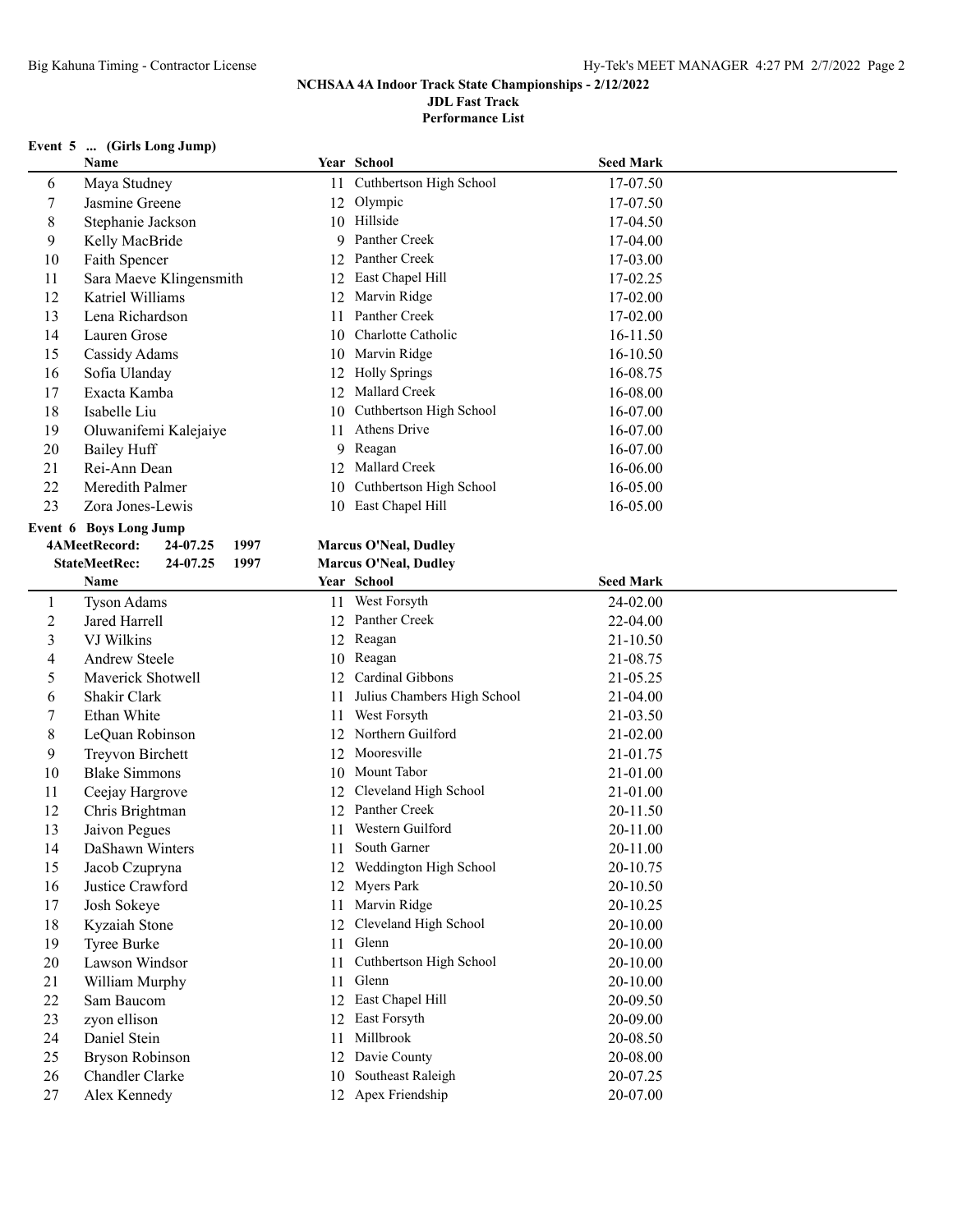**Performance List**

|                | Event 6  (Boys Long Jump)        |          |     |                                     |                  |  |
|----------------|----------------------------------|----------|-----|-------------------------------------|------------------|--|
|                | Name                             |          |     | Year School                         | <b>Seed Mark</b> |  |
| 28             | Kobe Mack                        |          |     | 9 Parkland Magnet IB                | 20-06.00         |  |
|                | <b>Event 7 Girls Triple Jump</b> |          |     |                                     |                  |  |
|                | 4AMeetRecord:<br>41-09.75        | 2/9/2019 |     | <b>Morgan Smalls, Panther Cree</b>  |                  |  |
|                | <b>StateMeetRec:</b><br>41-09.75 | 2019     |     | <b>Morgan Smalls, Panther Creek</b> |                  |  |
|                | Name                             |          |     | Year School                         | <b>Seed Mark</b> |  |
| 1              | Ija Mumford                      |          |     | 12 Parkland Magnet IB               | 37-06.00         |  |
| $\overline{2}$ | Isabelle Liu                     |          |     | 10 Cuthbertson High School          | 37-03.50         |  |
| 3              | Lauren Grose                     |          | 10  | Charlotte Catholic                  | 37-02.50         |  |
| 4              | Maya Studney                     |          | 11. | Cuthbertson High School             | 37-00.50         |  |
| 5              | Arianna Brown                    |          |     | 12 Mallard Creek                    | 36-08.00         |  |
| 6              | Katriel Williams                 |          |     | 12 Marvin Ridge                     | 36-05.50         |  |
| 7              | Keza Green                       |          |     | 12 Olympic                          | 36-01.50         |  |
| 8              | Faith Spencer                    |          |     | 12 Panther Creek                    | 35-11.25         |  |
| 9              | Jasmine Greene                   |          | 12  | Olympic                             | 35-10.00         |  |
| 10             | Lena Richardson                  |          | 11  | Panther Creek                       | 35-09.00         |  |
| 11             | Stephanie Jackson                |          |     | 10 Hillside                         | 35-07.50         |  |
| 12             | Exacta Kamba                     |          |     | 12 Mallard Creek                    | 35-04.50         |  |
| 13             | Lora Dillon                      |          |     | 12 Cleveland High School            | 35-01.50         |  |
| 14             | Kirstin Smalls                   |          | 10  | Panther Creek                       | 34-08.00         |  |
| 15             | Lynaiyah Sylvester               |          | 12  | Butler                              | 34-06.50         |  |
| 16             | Sofia Ulanday                    |          |     | 12 Holly Springs                    | 34-05.00         |  |
| 17             | Nya Folk                         |          |     | 10 Cardinal Gibbons                 | 34-03.50         |  |
| 18             | Alora Williams                   |          | 10  | <b>Willow Spring</b>                | 34-03.50         |  |
| 19             | Destiny Colman                   |          |     | 12 Parkland Magnet IB               | 34-02.00         |  |
| 20             | Rafaela Drake                    |          |     | 10 Riverside (4a)                   | 34-01.00         |  |
| 21             | Zaria Franklin                   |          |     | 10 Mallard Creek                    | 33-11.00         |  |
|                | <b>Event 8 Boys Triple Jump</b>  |          |     |                                     |                  |  |
|                | 4AMeetRecord:<br>49-10.25        | 2/9/2019 |     | Eric Haddock, Southeast Ra          |                  |  |
|                | <b>StateMeetRec:</b><br>49-10.25 | 2019     |     | Jon Beyle, East Chapel Hill         |                  |  |
|                | Name                             |          |     | Year School                         | <b>Seed Mark</b> |  |
| 1              | Jared Harrell                    |          |     | 12 Panther Creek                    | 46-05.00         |  |
| $\overline{c}$ | Glenn Ford                       |          |     | 12 Marvin Ridge                     | 44-08.00         |  |
| 3              | Christian Seibert                |          |     | 11 Cuthbertson High School          | 44-00.25         |  |
| 4              | <b>Brandon Benitez</b>           |          |     | 12 Porter Ridge                     | 43-10.50         |  |
| 5              | John Thacker                     |          |     | 12 Reagan                           | 43-10.00         |  |
| 6              | <b>Tyson Adams</b>               |          |     | 11 West Forsyth                     | 43-10.00         |  |
| 7              | Joshua E Alston                  |          | 10  | Enloe                               | 42-09.50         |  |
| 8              | Jaivon Pegues                    |          | 11. | Western Guilford                    | 42-04.00         |  |
| 9              | Kobe Mack                        |          |     | 9 Parkland Magnet IB                | 42-03.00         |  |
| 10             | Javariante Core                  |          | 11  | Western Guilford                    | 42-00.50         |  |
| 11             | Andrew Steele                    |          | 10  | Reagan                              | 41-11.50         |  |
| 12             | Chandler Clarke                  |          | 10  | Southeast Raleigh                   | 41-11.50         |  |
| 13             | LeQuan Robinson                  |          |     | 12 Northern Guilford                | 41-06.75         |  |
|                | Event 9 Girls High Jump          |          |     |                                     |                  |  |
|                | 4AMeetRecord:<br>$6 - 01$        | 2/9/2019 |     | <b>Morgan Smalls, Panther Cree</b>  |                  |  |
|                | <b>StateMeetRec:</b><br>$6 - 01$ | 2019     |     | <b>Morgan Smalls, Panther Creek</b> |                  |  |
|                | Name                             |          |     | Year School                         | <b>Seed Mark</b> |  |
| 1              | Jazmine Williamson               |          |     | 12 Olympic                          | $5 - 06.00$      |  |
| 2              | Aria Wegh                        |          |     | 10 Marvin Ridge                     | 5-05.00          |  |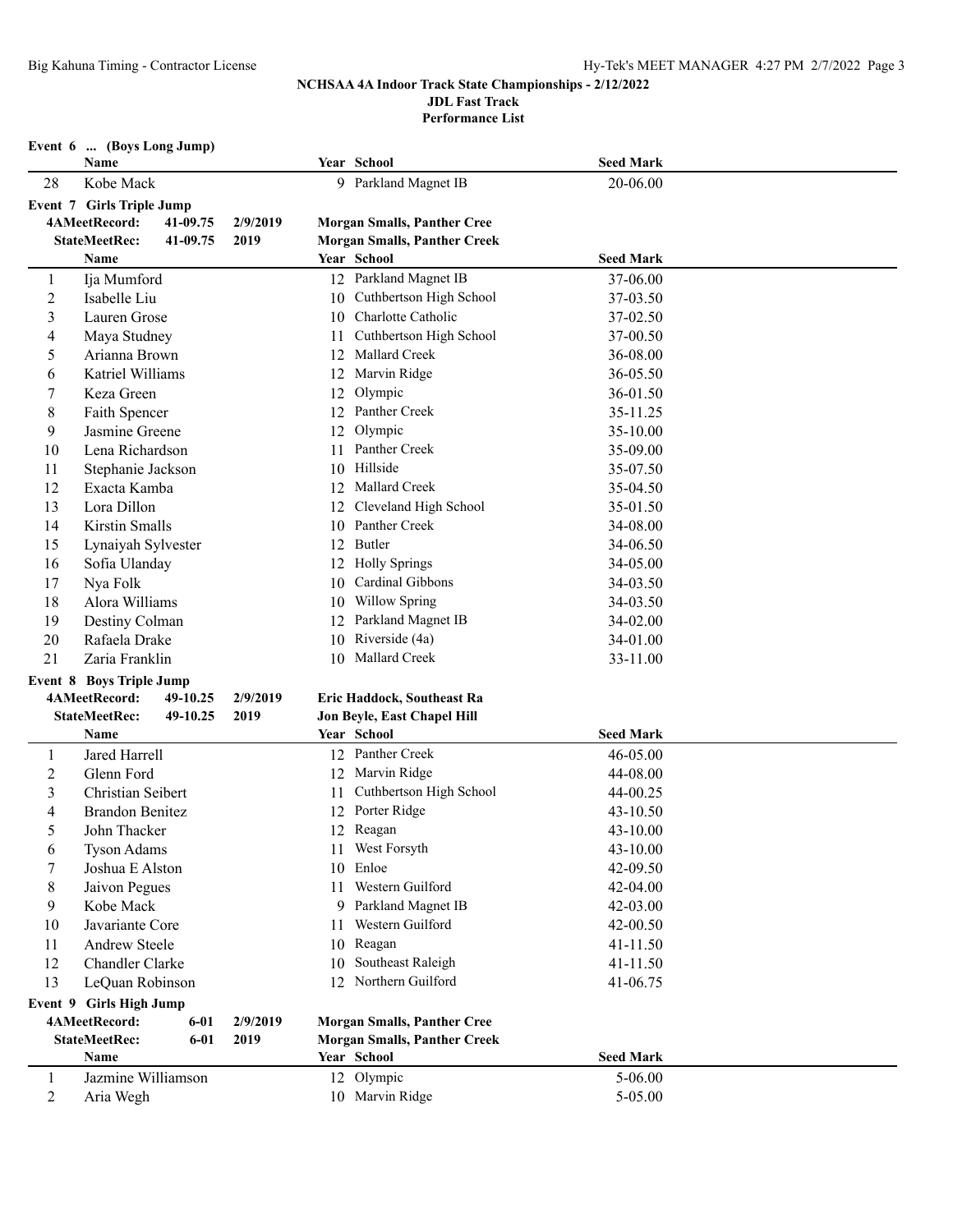**Performance List**

### **Event 9 ... (Girls High Jump)**

|                          | Name                             |           |          |    | Year School                         | <b>Seed Mark</b> |  |
|--------------------------|----------------------------------|-----------|----------|----|-------------------------------------|------------------|--|
| 3                        | Faith Spencer                    |           |          |    | 12 Panther Creek                    | 5-04.00          |  |
| $\overline{\mathcal{A}}$ | Audrey Jenkins                   |           |          |    | 10 Grimsley                         | 5-02.00          |  |
| $\mathfrak s$            | Kirstin Smalls                   |           |          |    | 10 Panther Creek                    | 5-02.00          |  |
| 6                        | Natalie Griffith                 |           |          |    | 11 Apex Friendship                  | $5 - 02.00$      |  |
| 7                        | Joslyn Hamilton                  |           |          |    | 10 Rolesville High School           | 5-02.00          |  |
| $\,8$                    | Emma Kelly                       |           |          | 11 | Weddington High School              | 5-01.00          |  |
| 9                        | Hayleigh Bryant                  |           |          | 11 | Northwest Guilford                  | 5-00.00          |  |
| 10                       | Grace Sugg                       |           |          |    | 12 Providence                       | $5 - 00.00$      |  |
| 11                       | Isabella Alvarez                 |           |          | 11 | <b>Holly Springs</b>                | 5-00.00          |  |
| 12                       | Danielle Hazlewood               |           |          | 11 | Lake Norman                         | 5-00.00          |  |
| 13                       | Landon Spencer                   |           |          |    | 9 Wakefield                         | $5 - 00.00$      |  |
|                          | Event 10 Boys High Jump          |           |          |    |                                     |                  |  |
|                          | 4AMeetRecord:                    | $7-00$    | 2002     |    | <b>Jesse Williams, Broughton</b>    |                  |  |
|                          | <b>StateMeetRec:</b>             | $7 - 00$  | 2002     |    | <b>Jesse Williams, Broughton</b>    |                  |  |
|                          | Name                             |           |          |    | Year School                         | <b>Seed Mark</b> |  |
| $\mathbf{1}$             | Kyzaiah Stone                    |           |          |    | 12 Cleveland High School            | $7 - 00.00$      |  |
| $\overline{c}$           | <b>Bryson Robinson</b>           |           |          |    | 12 Davie County                     | 6-08.00          |  |
| $\mathfrak{Z}$           | Michael Stallings                |           |          |    | 12 Corinth Holders                  | 6-04.75          |  |
| $\overline{4}$           | Lance Garrett                    |           |          |    | 12 Rolesville High School           | 6-04.00          |  |
| 5                        | Shaun Thomas                     |           |          | 11 | Pinecrest                           | 6-04.00          |  |
| 6                        | Jordan Wolverton                 |           |          |    | 10 Mount Tabor                      | $6 - 02.00$      |  |
| $\tau$                   | Alex Kennedy                     |           |          |    | 12 Apex Friendship                  | $6 - 01.00$      |  |
| $\,$ 8 $\,$              | Aiden McLaughlin                 |           |          | 12 | Mooresville                         | $6 - 01.00$      |  |
| 9                        | Samuel Edwards                   |           |          | 12 | Weddington High School              | $6 - 01.00$      |  |
| 10                       | Jacob Czupryna                   |           |          | 12 | Weddington High School              | $6 - 01.00$      |  |
| 11                       | <b>Steven Elliott</b>            |           |          | 12 | Cleveland High School               | $6 - 00.00$      |  |
| 12                       | Stephen Radway                   |           |          | 10 | Rolesville High School              | $6 - 00.00$      |  |
| 13                       | Aydan Cannon                     |           |          | 10 | West Cabarrus HS                    | $5-11.00$        |  |
| 14                       | James Swaringen                  |           |          |    | 10 Asheville                        | $5 - 11.00$      |  |
| 15                       | Sam Baucom                       |           |          |    | 12 East Chapel Hill                 | $5 - 11.00$      |  |
| 16                       | Jordan Stevens                   |           |          |    | 10 West Forsyth                     | $5-11.00$        |  |
| 17                       | Chase Raiford                    |           |          | 10 | Cardinal Gibbons                    | $5 - 11.00$      |  |
| 18                       | Roman Hudson                     |           |          |    | 12 Marvin Ridge                     | $5-11.00$        |  |
|                          | <b>Event 11 Girls Pole Vault</b> |           |          |    |                                     |                  |  |
|                          | 4AMeetRecord:                    | $13 - 06$ | 2/9/2019 |    | <b>Lindsay Absher, West Forsyth</b> |                  |  |
|                          | <b>StateMeetRec:</b>             | 13-06     | 2019     |    | <b>Lindsay Absher, West Forsyth</b> |                  |  |
|                          | Name                             |           |          |    | Year School                         | <b>Seed Mark</b> |  |
| 1                        | Maddie Davies                    |           |          |    | 12 Athens Drive                     | 12-00.00         |  |
| $\overline{c}$           | Ava Studney                      |           |          | 12 | Cuthbertson High School             | 12-00.00         |  |
| 3                        | <b>Haley Hanes</b>               |           |          | 11 | West Forsyth                        | 12-00.00         |  |
| 4                        | Kendall Ford                     |           |          | 12 | Weddington High School              | 12-00.00         |  |
| 5                        | <b>Bailey Tart</b>               |           |          | 11 | Northern Durham                     | 11-07.00         |  |
| 6                        | Sarah Goode                      |           |          | 12 | Watauga                             | 11-03.00         |  |
| 7                        | <b>Summer Laskey</b>             |           |          | 11 | Athens Drive                        | 11-00.00         |  |
| $\,$ 8 $\,$              | Lena Richardson                  |           |          | 11 | Panther Creek                       | 11-00.00         |  |
| 9                        | Meredyth Barr                    |           |          | 11 | Myers Park                          | 10-06.00         |  |
| 10                       | Melissa Starr                    |           |          |    | 12 Marvin Ridge                     | 10-06.00         |  |
| 11                       | Chorley Truitt                   |           |          | 11 | Green Level                         | 10-06.00         |  |
| 12                       | Stephanie Jackson                |           |          |    | 10 Hillside                         | 10-00.00         |  |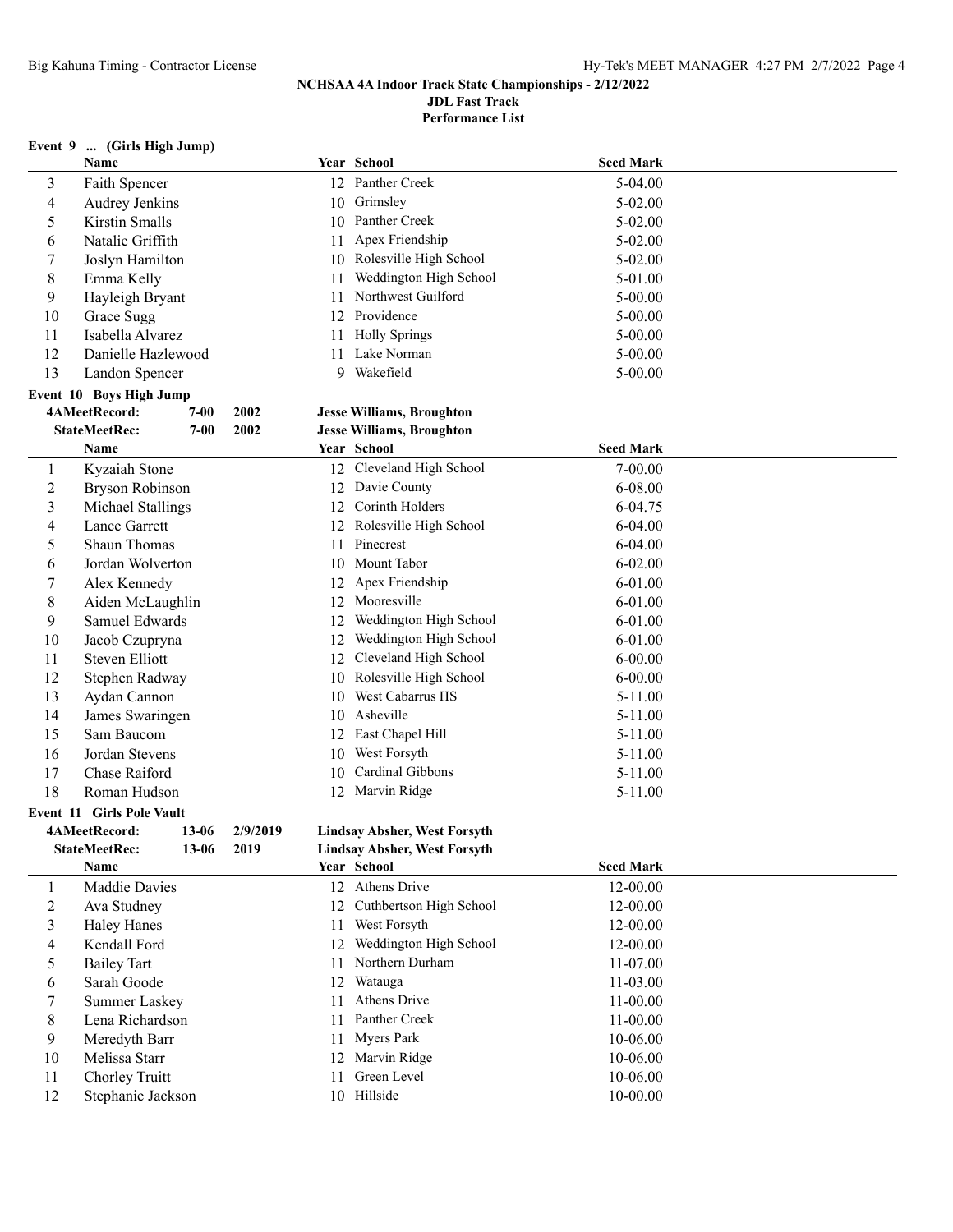**Performance List**

### **Event 11 ... (Girls Pole Vault)**

|            | Name                              |           | Year School                       | <b>Seed Mark</b> |  |
|------------|-----------------------------------|-----------|-----------------------------------|------------------|--|
| 13         | Talia McCoury                     |           | 12 Providence                     | 10-00.00         |  |
| 14         | Hannah Riley                      | 11        | Mount Tabor                       | 10-00.00         |  |
| 15         | Katherine Yu                      |           | 12 Leesville Road                 | 10-00.00         |  |
| 16         | Emma Hyso                         |           | 12 Cuthbertson High School        | 10-00.00         |  |
| 17         | Eleni Fiore                       |           | 10 Weddington High School         | 10-00.00         |  |
| 18         | Olivia Brandon                    |           | 12 West Forsyth                   | 9-09.00          |  |
| 19         | Olivia Burroughs                  | 10        | Watauga                           | $9 - 06.00$      |  |
| 20         | Sarah Smith                       | 11        | Apex                              | $9 - 06.00$      |  |
| 21         | Kylie Bartsch                     |           | 11 Leesville Road                 | $9 - 06.00$      |  |
| 22         | <b>Briggs McCarter</b>            | 11        | Providence                        | $9 - 00.00$      |  |
| 23         | Alden Bryson                      | 9         | <b>Holly Springs</b>              | $9 - 00.00$      |  |
| 24         | Abby McGroarty                    | 12        | Reagan                            | $9 - 00.00$      |  |
| 25         | Sarah Kuller                      |           | 12 Sanderson                      | $9 - 00.00$      |  |
| 26         | Lauren Ceccarini                  | 10        | Weddington High School            | $9 - 00.00$      |  |
| 27         | Emily Crandall                    | 12        | Marvin Ridge                      | $9 - 00.00$      |  |
| 28         | Kaylie Dziedzina                  | 11        | Green Level                       | $9 - 00.00$      |  |
|            | <b>Event 12 Boys Pole Vault</b>   |           |                                   |                  |  |
|            | 4AMeetRecord:<br>16-07            | 2/15/2020 | <b>Spencer Evans, Lake Norman</b> |                  |  |
|            | <b>StateMeetRec:</b><br>$16 - 07$ | 2020      | <b>Spencer Evans, Lake Norman</b> |                  |  |
|            | Name                              |           | Year School                       | <b>Seed Mark</b> |  |
| 1          | Drew Evans                        |           | 12 Lake Norman                    | 14-06.00         |  |
| $\sqrt{2}$ | Noah Rhodes                       |           | 12 Fuquay-Varina                  | 14-01.00         |  |
| 3          | Graham Gutknecht                  |           | 12 South Mecklenburg              | 14-00.00         |  |
| 4          | Luke Holloway                     |           | 12 Leesville Road                 | 13-06.00         |  |
| 5          | Henry Coatney                     |           | 12 Watauga                        | 13-00.00         |  |
| 6          | Mason Coon                        | 12        | Green Level                       | 13-00.00         |  |
| $\tau$     | Isaac Meadows                     |           | 12 Asheville                      | 13-00.00         |  |
| $\,8\,$    | Thaddeus Malatlian                | 12        | Reagan                            | 13-00.00         |  |
| 9          | Adam Dodd                         |           | 12 Cuthbertson High School        | 13-00.00         |  |
| 10         | Jack Tan                          |           | 9 Wakefield                       | 12-10.00         |  |
| 11         | Kadin Martin                      |           | 12 West Forsyth                   | 12-06.00         |  |
| 12         | Colby Moore                       | 12        | Weddington High School            | 12-06.00         |  |
| 13         | Joshua Madrigal                   |           | 12 Weddington High School         | 12-06.00         |  |
| 14         | Ryan Davis                        | 11        | Weddington High School            | 12-06.00         |  |
| 15         | Carson Hegele                     | 12        | Cuthbertson High School           | 12-06.00         |  |
| 16         | Owen Armentrout                   |           | 12 Mount Tabor                    | 12-00.00         |  |
| 17         | Andrew Riley                      |           | 9 Mount Tabor                     | 12-00.00         |  |
| 18         | Jacob Parker                      | 10        | West Cabarrus HS                  | 12-00.00         |  |
| 19         | Noah Smith                        |           | 11 Leesville Road                 | 11-06.00         |  |
| 20         | Christopher Duarte                |           | 12 Providence                     | 11-06.00         |  |
| 21         |                                   |           |                                   |                  |  |
|            | <b>Reid Hastings</b>              |           | 12 Mount Tabor                    | 11-06.00         |  |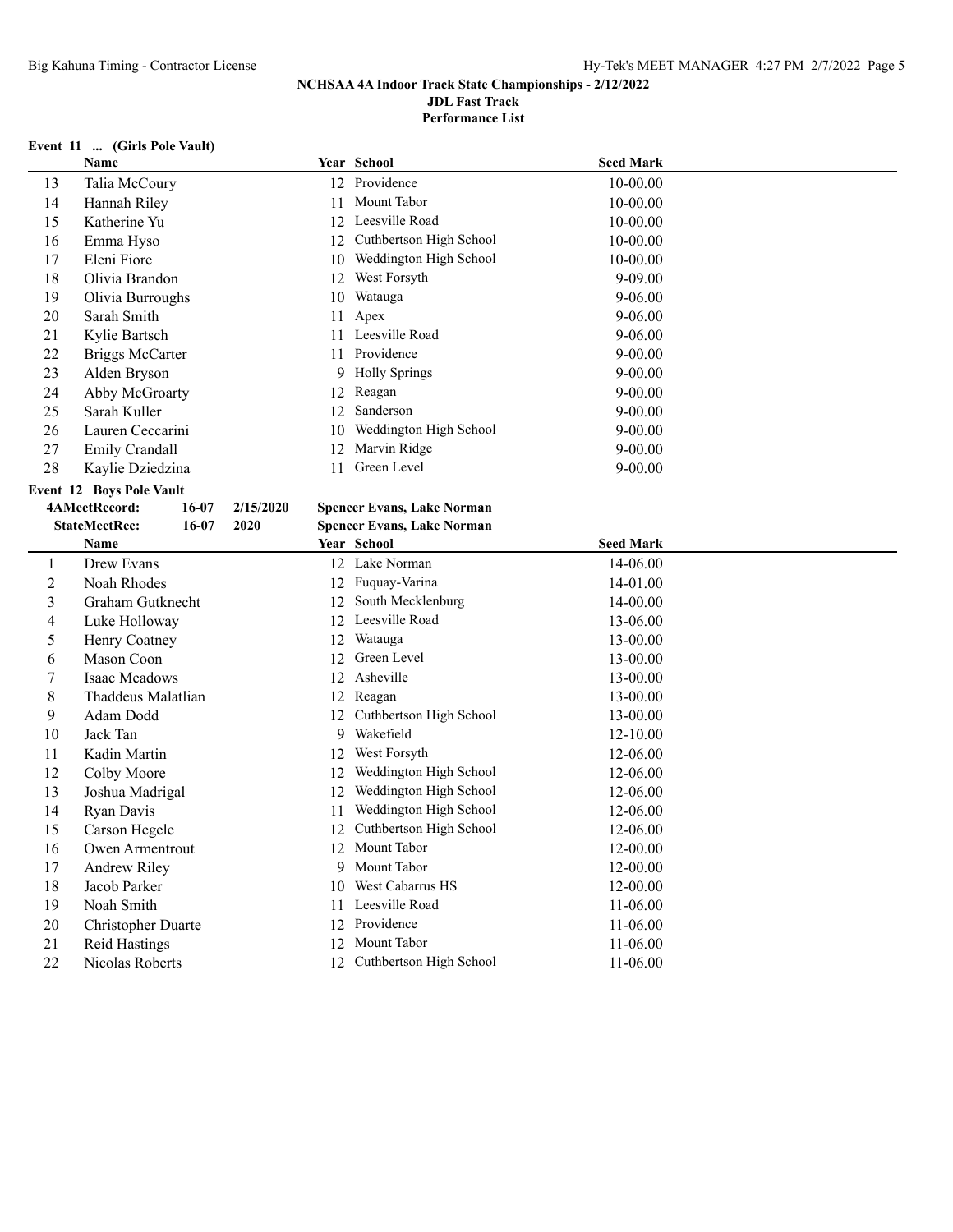# **NCHSAA 4A Indoor Track State Championships - 2/12/2022**

**JDL Fast Track**

**Performance List**

### **Event 13 Girls 4x800 Meter Relay**

|                | 4AMeetRecord:               | 9:25.42 | 2015 | <b>Leesville Road</b>     |                                              |                         |
|----------------|-----------------------------|---------|------|---------------------------|----------------------------------------------|-------------------------|
|                |                             |         |      |                           | T. Hemming, N. Mareno, S. Winchel, J. Butler |                         |
|                | <b>StateMeetRec:</b>        | 9:25.42 | 2015 | <b>Leesville Road</b>     |                                              |                         |
|                |                             |         |      |                           | T. Hemming, N. Mareno, S. Winchel, J. Butler |                         |
|                | <b>Team</b>                 |         |      | Relay                     |                                              | <b>Seed Time</b>        |
| $\mathbf{1}$   | Cuthbertson High School     |         |      | $\mathbf{A}$              |                                              | 9:18.13                 |
|                | 1) Charlotte Bell 10        |         |      | 2) Lillian Nasta 11       | 3) Gabi Lassiter 12                          | 4) Justine Preisano 10  |
| $\overline{2}$ | Mount Tabor                 |         |      | $\boldsymbol{A}$          |                                              | 9:39.50                 |
|                | 1) Hannah Riley 11          |         |      | 2) Thalia Soule 11        | 3) Eliza Brand 10                            | 4) Katie McFerrin 10    |
|                |                             |         |      |                           |                                              |                         |
| 3              | Chapel Hill                 |         |      | A                         |                                              | 9:44.18                 |
|                | 1) Abby Weber 12            |         |      | 2) Mara Pirone 12         | 3) Amelia Maughan 12                         | 4) Nora Daley 11        |
| $\overline{4}$ | Cardinal Gibbons            |         |      | A                         |                                              | 9:45.72                 |
|                | 1) Addy Mitchell 9          |         |      | 2) Peyton LaNasa 10       | 3) Ina Lazarczyk 9                           | 4) Hannah Rae Shaffer 9 |
| 5              | Weddington High School      |         |      | A                         |                                              | 9:52.82                 |
|                | 1) Elizabeth Ritter 11      |         |      | 2) Valeria Mas 11         | 3) Alyx Beausoleil 12                        | 4) Emma Gandossy 12     |
| 6              | Marvin Ridge                |         |      | A                         |                                              | 9:53.83                 |
|                | 1) Kayla Basinger 12        |         |      | 2) Riley Basinger 12      | 3) Danielle Colling 11                       | 4) Amber Angelillo 11   |
| $\tau$         | Ardrey Kell                 |         |      | A                         |                                              | 9:55.80                 |
|                | 1) Anna Wells 11            |         |      | 2) Taylor Fenton 11       | 3) Caitlin Peck 12                           | 4) Julia Van Dine 10    |
| $8\,$          | <b>Athens Drive</b>         |         |      | A                         |                                              | 10:08.89                |
|                | 1) Laura Cate Westerbeek 12 |         |      | 2) Anna Bittner 10        | 3) Grace Anderson 10                         | 4) Carly O'Toole 12     |
| 9              | Broughton                   |         |      | A                         |                                              | 10:10.92                |
|                | 1) Lillian Kane 11          |         |      | 2) Margaret Lyon 10       | 3) Miriam Ragsdale 10                        | 4) Rowan Shannon 11     |
| 10             | Green Level                 |         |      | A                         |                                              | 10:16.35                |
|                | 1) Campbell Dille 12        |         |      | 2) Kaylie Dziedzina 11    | 3) Delaney Coleman 9                         | 4) Eliza Greengrass 10  |
| 11             | Heritage                    |         |      | A                         |                                              | 10:17.53                |
|                | 1) Ainsley Donovan 11       |         |      | 2) Charlotte Wakefield 11 | 3) Ella White 10                             | 4) Viola Korir 11       |
| 12             | Panther Creek               |         |      | A                         |                                              | 10:17.97                |
|                | 1) Julia Connor 12          |         |      | 2) Ishi Varshney 10       | 3) Claire Stockman 12                        | 4) Natalie Wilhelm 11   |
| 13             | Northern Guilford           |         |      | A                         |                                              | 10:18.24                |
|                | 1) Kiersten Kohler 11       |         |      | 2) Natalie States 10      | 3) Jiya Patel 11                             | 4) Katrina Ford 12      |
| 14             | Middle Creek                |         |      | A                         |                                              | 10:18.26                |
|                | 1) Lily Rogers 11           |         |      | 2) Madelyn Merna 12       | 3) Emily Spies 12                            | 4) Isabella Ferri 11    |
| 15             | Leesville Road              |         |      | A                         |                                              | 10:18.38                |
|                | 1) Clara Davis 9            |         |      | 2) Nia Quigley 11         | 3) Elissa Cesky 9                            | 4) Paige Bombien 12     |
| 16             | West Forsyth                |         |      | A                         |                                              | 10:19.20                |
|                | 1) Blair Newsome 12         |         |      | 2) Abby Reutinger 10      | 3) Tenley Douglass 11                        | 4) Sophie Cowart 11     |
| 17             | Riverside (4a)              |         |      | A                         |                                              | 10:20.80                |
|                | 1) Ellison Deskins 11       |         |      | 2) Elizabeth Healy 9      | 3) Lucy Morris 9                             | 4) Anika Raburn 10      |
|                |                             |         |      |                           |                                              | 10:22.51                |
| 18             | Olympic                     |         |      | A                         |                                              |                         |
|                | 1) Sky Bleu Tyson 9         |         |      | 2) Kristen Gaines 9       | 3) Breyana Jackson 12                        | 4) Natalia Martin 11    |
| 19             | Cary                        |         |      | $\boldsymbol{A}$          |                                              | 10:24.01                |
|                | 1) Abby Corn 11             |         |      | 2) Emma Elkan 10          | 3) Claire Hann 11                            | 4) Rachel Klett 10      |
| 20             | A.C. Reynolds               |         |      | $\boldsymbol{A}$          |                                              | 10:24.40                |
|                | 1) Evva Hamilton 9          |         |      | 2) Anna Laws 12           | 3) Mary Elizabeth Shoop 12                   | 4) Ella Kepple 11       |
| 21             | Reagan                      |         |      | $\boldsymbol{\rm{A}}$     |                                              | 10:25.08                |
|                | 1) Ahtziri Alonzo 11        |         |      | 2) Megan Canace 12        | 3) Tori Clinger 11                           | 4) Lily Conner 10       |
|                |                             |         |      |                           |                                              |                         |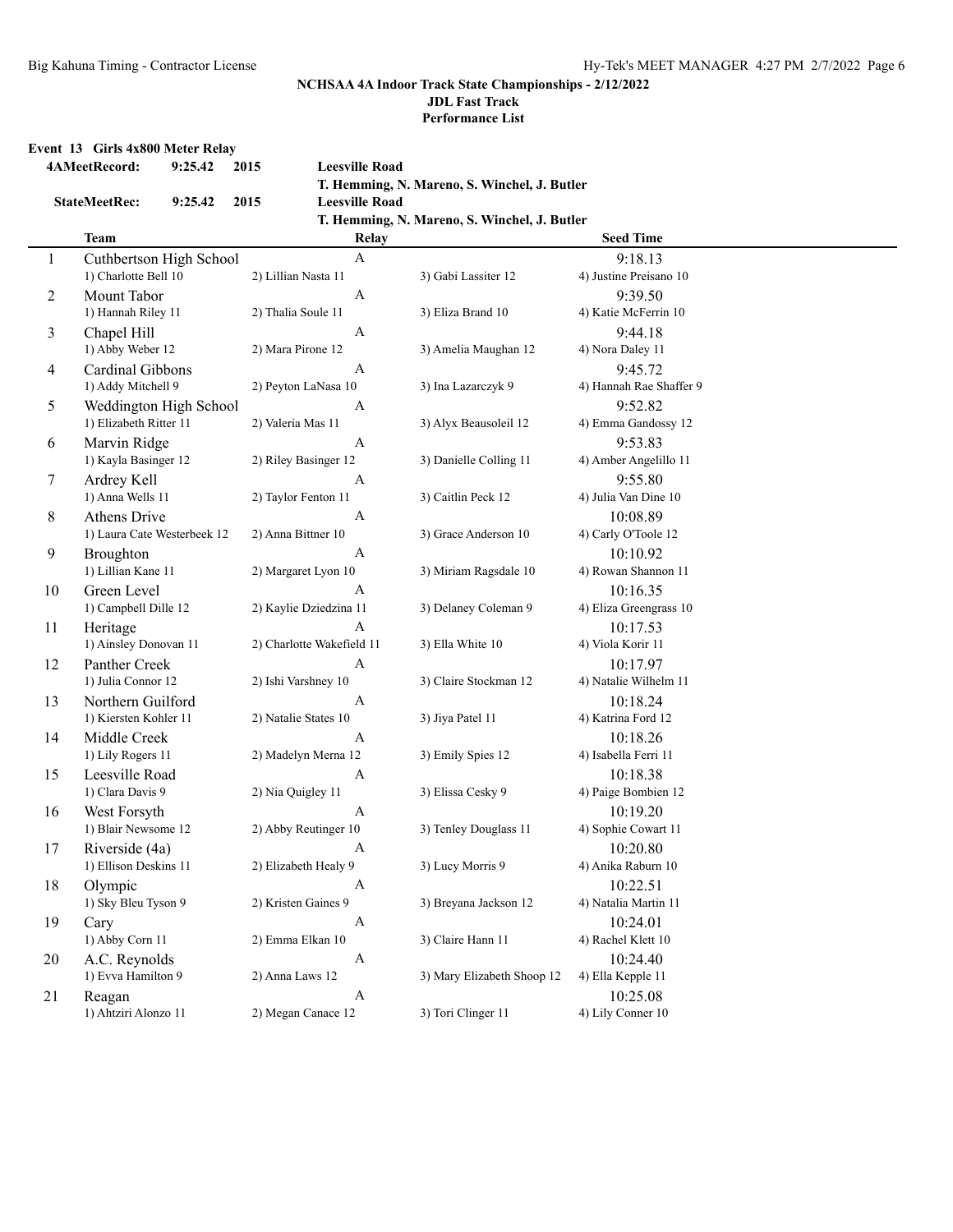**Performance List**

#### **Event 14 Boys 4x800 Meter Relay**

|              | 4AMeetRecord:                           | 7:57.23 | 2015 | Southview                |                                 |                                               |                               |  |
|--------------|-----------------------------------------|---------|------|--------------------------|---------------------------------|-----------------------------------------------|-------------------------------|--|
|              |                                         |         |      |                          |                                 | C. Cotazar, M. Staples, J. Alejandro, P. Hall |                               |  |
|              | <b>StateMeetRec:</b>                    | 7:57.23 | 2015 | Southview                |                                 |                                               |                               |  |
|              |                                         |         |      |                          |                                 | C. Cotazar, M. Staples, J. Alejandro, P. Hall |                               |  |
|              | <b>Team</b>                             |         |      |                          | Relay                           |                                               | <b>Seed Time</b>              |  |
| $\mathbf{1}$ | Weddington High School                  |         |      |                          | $\mathbf{A}$                    |                                               | 7:58.82                       |  |
|              | 1) Sam Bland 12                         |         |      | 2) Ben Timberlake 12     |                                 | 3) Tyler Hornberger 12                        | 4) Isaac Clark 12             |  |
| 2            | Charlotte Catholic                      |         |      |                          | $\boldsymbol{A}$                |                                               | 8:17.45                       |  |
|              | 1) Ian Pierce 11                        |         |      | 2) Logan Hill 10         |                                 | 3) AJ Painter 11                              | 4) Nick Potter 11             |  |
| 3            | Mount Tabor                             |         |      |                          | $\mathbf{A}$                    |                                               | 8:20.17                       |  |
|              | 1) Lucas Plitt 12                       |         |      | 2) Conner Inman 11       |                                 | 3) Will Soule 12                              | 4) Andrew Burrell 11          |  |
| 4            | Green Hope                              |         |      |                          | $\mathbf{A}$                    |                                               | 8:21.00                       |  |
|              | 1) Andrew Vo 11                         |         |      | 2) Davis Cuffe 12        |                                 | 3) Dax Mahone 10                              | 4) Jacob Kurak 12             |  |
| 5            | Chapel Hill                             |         |      |                          | $\boldsymbol{A}$                |                                               | 8:22.50                       |  |
|              | 1) Yichen Sun 11                        |         |      | 2) Mitchell Abernathy 10 |                                 | 3) Ethan Feldt 12                             | 4) Declan Harden 10           |  |
| 6            | Pinecrest                               |         |      |                          | A                               |                                               | 8:23.30                       |  |
|              | 1) Adrian Archer 12                     |         |      | 2) Zack Gilbertson 11    |                                 | 3) Manny Winkley 11                           | 4) John Carter 12             |  |
| 7            | Reagan                                  |         |      |                          | $\boldsymbol{A}$                |                                               | 8:24.04                       |  |
|              | 1) Garreth Fulcher 12                   |         |      | 2) Nate Hayes 12         |                                 | 3) Jay Keeley 12                              | 4) Tate Shore 9               |  |
| 8            | Apex Friendship                         |         |      |                          | A                               |                                               | 8:25.62                       |  |
|              | 1) Michael Hiller 12                    |         |      | 2) Yunus Mouline 12      |                                 | 3) Alexander Nash 12                          | 4) Connor Uenking 11          |  |
| 9            | Marvin Ridge                            |         |      |                          | A                               |                                               | 8:25.64                       |  |
|              | 1) RJ Gajan 11                          |         |      | 2) Aneesh Duggirala 12   |                                 | 3) Aiden Tauro 11                             | 4) Ethan Snyder 12            |  |
| 10           | Providence                              |         |      |                          | A                               |                                               | 8:27.36                       |  |
|              | 1) Jon Lakeman 12                       |         |      | 2) Parker Young 9        |                                 | 3) Harrison Monahan 10                        | 4) Seth Williams 10           |  |
| 11           | Cuthbertson High School                 |         |      |                          | $\boldsymbol{A}$                |                                               | 8:29.05                       |  |
|              | 1) Gage Austin 12                       |         |      | 2) Brandt Anderson 9     |                                 | 3) Peter Schihl 11                            | 4) Thomas Wlazlowski 10       |  |
| 12           | Cardinal Gibbons                        |         |      |                          | A                               |                                               | 8:29.75                       |  |
|              | 1) Henry Dudeck 11                      |         |      | 2) Aidan O'Donnell 12    |                                 | 3) Liam O'Donnell 12                          | 4) Sam Howe 12                |  |
| 13           | Mooresville                             |         |      |                          | A                               |                                               | 8:30.12                       |  |
|              | 1) Tanner Smith 12                      |         |      | 2) Michael Martinez 11   |                                 | 3) Noah Dunn 12                               | 4) Clark Kremar 11            |  |
| 14           | Millbrook                               |         |      |                          | A                               |                                               | 8:30.99                       |  |
|              | 1) Harrison Enyeart 12                  |         |      | 2) Ryan Adams 10         |                                 | 3) Kamron Kedzierzawski 10                    | 4) Gabriel Mann 12            |  |
| 15           | Leesville Road                          |         |      |                          | $\mathbf{A}$                    |                                               | 8:31.00                       |  |
|              | 1) Banks Blizzard 9                     |         |      | 2) Kevin Bolin 12        |                                 | 3) Bo Groff 11                                | 4) Daniel Longrie 12          |  |
| 16           | Athens Drive                            |         |      |                          | $\mathbf{A}$                    |                                               | 8:31.02                       |  |
|              | 1) Hough Jaeger 12                      |         |      | 2) Connor O'Toole 10     |                                 | 3) Jacob Taylor 12                            | 4) Antonio Alonso-Stepanov 11 |  |
| 17           | West Forsyth                            |         |      |                          | A                               |                                               | 8:31.52                       |  |
|              | 1) Wesley Haggstrom 11                  |         |      | 2) Brandt Doty 11        |                                 | 3) Dyllan McPherson 12                        | 4) Ryan MacReynolds 10        |  |
| 18           | Cary                                    |         |      |                          | $\boldsymbol{A}$                |                                               | 8:32.14                       |  |
|              | 1) Marco Evans 11                       |         |      | 2) Luke Liming 10        |                                 | 3) Matthew Martin 12                          | 4) Bennett Perry 12           |  |
| 19           | Lake Norman                             |         |      |                          | $\boldsymbol{A}$                |                                               | 8:32.62                       |  |
|              | 1) Gavin Sweeney 12                     |         |      | 2) Miller Brannen 11     |                                 | 3) Brennan Selcz 12                           | 4) Logan Dingman 11           |  |
| 20           | Riverside (4a)                          |         |      |                          | $\boldsymbol{A}$                |                                               | 8:32.68                       |  |
|              | 1) Flyn Meadows 12                      |         |      | 2) Owen Transue 11       |                                 | 3) Bryan Hampson 11                           | 4) Winston Gasch 12           |  |
|              | Event 15 Girls 55 Meter Hurdles Prelims |         |      |                          |                                 |                                               |                               |  |
|              | 4AMeetRecord:                           | 7.81    | 2015 |                          | <b>Ebony Williams, Parkland</b> |                                               |                               |  |
|              | <b>StateMeetRec:</b>                    | 7.81    | 2015 |                          | <b>Ebony Williams, Parkland</b> |                                               |                               |  |
|              | Name                                    |         |      |                          | Year School                     |                                               | <b>Seed Time</b>              |  |
| $\mathbf{1}$ | Akala Garrett                           |         |      |                          | 11 Harding University           |                                               | 7.92                          |  |
| 2            | Taylor Mckinnon                         |         |      | 12                       | Cardinal Gibbons                |                                               | 8.09                          |  |
| 3            | Aria Wegh                               |         |      |                          | 10 Marvin Ridge                 |                                               | 8.32                          |  |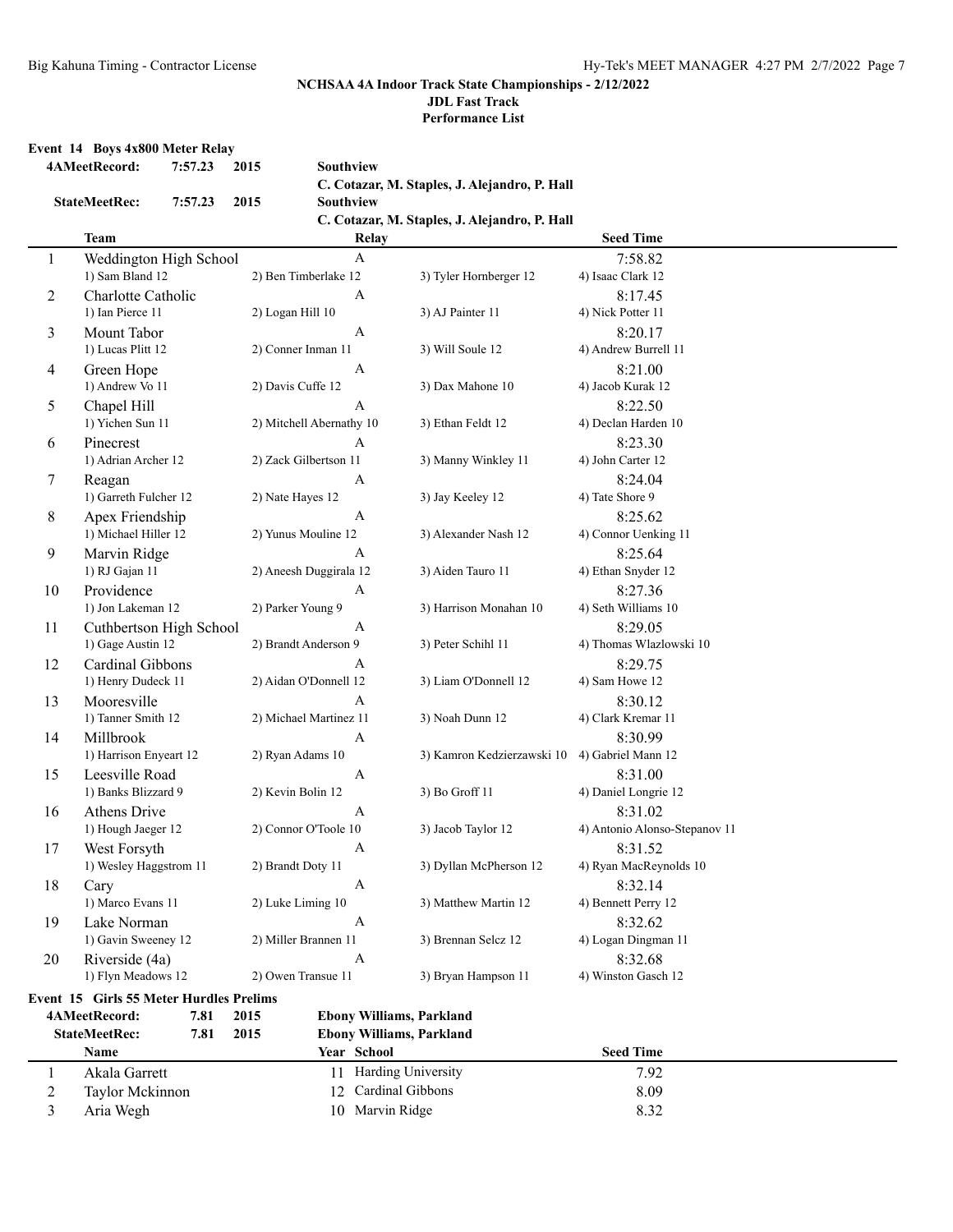**Performance List**

### **Event 15 ... (Girls 55 Meter Hurdles Prelims)**

|    | <b>Name</b>                                   |      | Year School                           | <b>Seed Time</b> |  |
|----|-----------------------------------------------|------|---------------------------------------|------------------|--|
| 4  | Alexa Nestor                                  | 11   | Green Level                           | 8.41             |  |
| 5. | Tia Outlaw                                    | 12   | Southeast Raleigh                     | 8.45             |  |
| 6  | Katelynn Smith                                | 11   | Hillside                              | 8.50             |  |
|    | Summer Washington                             | 12   | Rocky River High School               | 8.53             |  |
| 8  | Jaynissa Cauthen                              | 12   | West Cabarrus HS                      | 8.54             |  |
| 9  | Lena Richardson                               | 11   | Panther Creek                         | 8.78             |  |
| 10 | Zaneta Hudson                                 | 10   | Riverside (4a)                        | 8.80             |  |
| 11 | Jayda Lewis                                   | 9    | Panther Creek                         | 8.89             |  |
| 12 | <b>Riley Gibbons</b>                          | 12   | Ardrey Kell                           | 8.93             |  |
| 13 | Zamearea Simpson                              | 11   | Garner                                | 8.94             |  |
| 14 | Kendall Rowland                               | 12   | Cardinal Gibbons                      | 8.99             |  |
| 15 | Karina Macosko                                | 12   | Reagan                                | 9.04             |  |
| 16 | Diamond Spencer                               | 12   | Panther Creek                         | 9.11             |  |
| 17 | Eve (Whitby) Alexander                        | 12   | Chapel Hill                           | 9.12             |  |
| 18 | Alanna Churchill                              | 12   | Cuthbertson High School               | 9.12             |  |
| 19 | Layla Jones                                   | 9    | Mallard Creek                         | 9.13             |  |
| 20 | Nyree Andrews                                 | 10   | <b>Mallard Creek</b>                  | 9.14             |  |
| 21 | Carmen PenaSoto                               | 10   | Berry, Phillip O.                     | 9.19             |  |
| 22 | Amaya Hopkins                                 | 11   | South Mecklenburg                     | 9.20             |  |
| 23 | Kaitlyn Gratz                                 | 11   | New Bern                              | 9.24             |  |
|    | <b>Event 16 Boys 55 Meter Hurdles Prelims</b> |      |                                       |                  |  |
|    | 4AMeetRecord:<br>7.05                         | 2009 | <b>Wayne Davis, Southeast Raleigh</b> |                  |  |
|    | <b>StateMeetRec:</b><br>7.05                  | 2009 | <b>Wayne Davis, Southeast Raleigh</b> |                  |  |
|    | <b>Name</b>                                   |      | Year School                           | <b>Seed Time</b> |  |
|    | Cameron Wright                                |      | 12 Weddington High School             | 7.78             |  |

| 1  | Cameron Wright                       |               |      |  |  |  |  |  |
|----|--------------------------------------|---------------|------|--|--|--|--|--|
| 2  |                                      | Lance Garrett |      |  |  |  |  |  |
| 3  | Daunte Marshall                      |               |      |  |  |  |  |  |
| 4  | Brandon Benitez                      |               |      |  |  |  |  |  |
| 5  | Nathaniel Azie                       |               |      |  |  |  |  |  |
| 6  | Jadrien Bumidang                     |               |      |  |  |  |  |  |
| 7  | Jalyl Baker                          |               |      |  |  |  |  |  |
| 8  |                                      | Nikyan Hodge  |      |  |  |  |  |  |
| 9  | Kobe Mack                            |               |      |  |  |  |  |  |
| 10 | Charles Spellings                    |               |      |  |  |  |  |  |
| 11 | Lawson Windsor                       |               |      |  |  |  |  |  |
| 12 | Ocir Black                           |               |      |  |  |  |  |  |
| 13 | Anthony Brown                        |               |      |  |  |  |  |  |
|    | Event 17 Girls 55 Meter Dash Prelims |               |      |  |  |  |  |  |
|    | 4AMeetRecord:                        | 6.87          | 2007 |  |  |  |  |  |
|    | <b>StateMeetRec:</b>                 | 6.87          | 2007 |  |  |  |  |  |

|    | wawww.cure.<br>1.0J<br>499. |    | <i>vayne Davis, Southeast Karengin</i> |                  |  |
|----|-----------------------------|----|----------------------------------------|------------------|--|
|    | Name                        |    | Year School                            | <b>Seed Time</b> |  |
| 1  | Cameron Wright              |    | 12 Weddington High School              | 7.78             |  |
| 2  | Lance Garrett               |    | 12 Rolesville High School              | 7.85             |  |
| 3  | Daunte Marshall             | 11 | A.L. Brown                             | 7.99             |  |
| 4  | Brandon Benitez             |    | 12 Porter Ridge                        | 8.01             |  |
| 5  | Nathaniel Azie              |    | 12 Marvin Ridge                        | 8.04             |  |
| 6  | Jadrien Bumidang            |    | 12 Riverside (4a)                      | 8.05             |  |
| 7  | Jalyl Baker                 |    | 12 Mount Tabor                         | 8.06             |  |
| 8  | Nikyan Hodge                |    | 11 Olympic                             | 8.07             |  |
| 9  | Kobe Mack                   |    | 9 Parkland Magnet IB                   | 8.12             |  |
| 10 | Charles Spellings           |    | 10 Cuthbertson High School             | 8.16             |  |
| 11 | Lawson Windsor              | 11 | Cuthbertson High School                | 8.23             |  |
| 12 | Ocir Black                  | 11 | Parkland Magnet IB                     | 8.23             |  |
| 13 | <b>Anthony Brown</b>        |    | Western Guilford                       | 8.24             |  |

#### Gabby Mayo, Southeast Raleigh

| 007 |  | <b>Gabby Mayo, Southeast Raleigh</b> |
|-----|--|--------------------------------------|
|     |  |                                      |

|   | Name                  |     | <b>Year School</b>        | <b>Seed Time</b> |  |
|---|-----------------------|-----|---------------------------|------------------|--|
|   | Shawnti Jackson       |     | Wakefield                 | 6.75             |  |
|   | Kaylyn Brown          | 11. | Mallard Creek             | 7.03             |  |
|   | Ai'yana Gray-Williams | 11  | Parkland Magnet IB        | 7.05             |  |
| 4 | Lauren Fleming        |     | 12 Marvin Ridge           | 7.06             |  |
|   | Joslyn Hamilton       |     | 10 Rolesville High School | 7.10             |  |
| O | Jaynissa Cauthen      |     | 12 West Cabarrus HS       | 7.14             |  |
|   | Nina Dominique        | Q.  | Hickory Ridge             | 7.15             |  |
|   | Jaidyn Ramsey         |     | 12 Rolesville High School | 7.19             |  |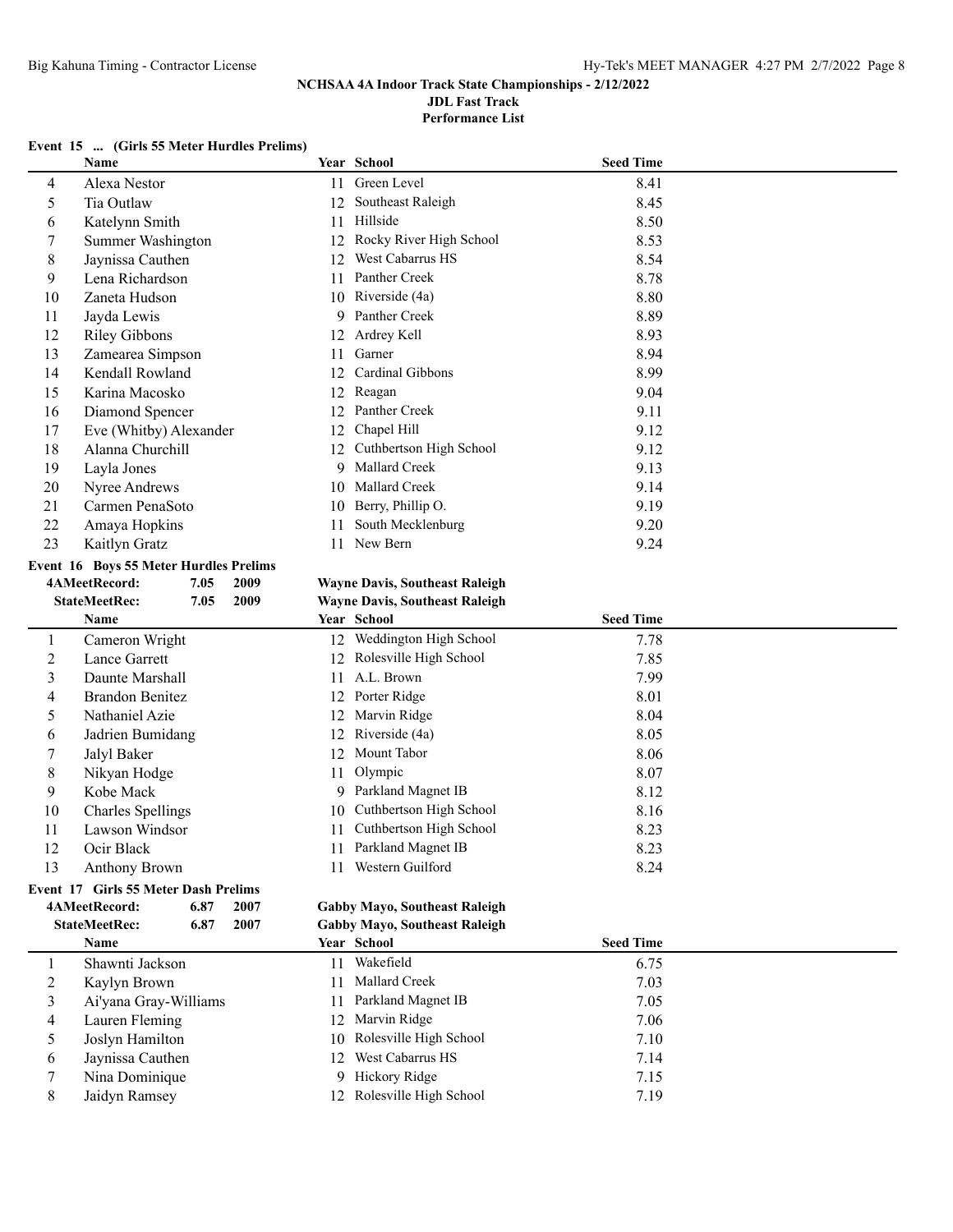**Performance List**

#### **Event 17 ... (Girls 55 Meter Dash Prelims)**

|                | Name                                |                       | Year School                                  | <b>Seed Time</b>      |  |
|----------------|-------------------------------------|-----------------------|----------------------------------------------|-----------------------|--|
| 9              | Jaylin Pate                         |                       | 12 East Mecklenburg                          | 7.19                  |  |
| 10             | Jaila Woodruff                      |                       | 9 Hickory Ridge                              | 7.22                  |  |
| 11             | JaMeesia Ford                       | 11                    | Jack Britt                                   | 7.22                  |  |
| 12             | Victoria Knight                     | 11                    | Weddington High School                       | 7.23                  |  |
| 13             | <b>Briana Benloss</b>               | 12                    | Mallard Creek                                | 7.24                  |  |
| 14             | Ziyah Etchison                      | 11                    | Parkland Magnet IB                           | 7.26                  |  |
| 15             | Chianel Asoburuenwu                 | 12                    | Athens Drive                                 | 7.26                  |  |
| 16             | Jaiya Bolden                        | 12                    | South Mecklenburg                            | 7.27                  |  |
| 17             | Kendall Johnson                     | 11                    | Millbrook                                    | 7.30                  |  |
| 18             | Aniya Woodruff                      | 12                    | Hickory Ridge                                | 7.31                  |  |
| 19             |                                     | 12                    | Providence                                   | 7.32                  |  |
|                | Tolulope Ajayi                      |                       |                                              |                       |  |
|                | Event 18 Boys 55 Meter Dash Prelims |                       |                                              |                       |  |
|                | 4AMeetRecord:<br>6.21               | 1996                  | <b>Chris Justice, Grimsley</b>               |                       |  |
|                | <b>StateMeetRec:</b><br>6.21        | 1995                  | <b>Chris Justice, Grimsley</b>               |                       |  |
|                | Name                                |                       | Year School                                  | <b>Seed Time</b>      |  |
| 1              | Terrell Robinson Jr                 |                       | 12 Mount Tabor                               | 6.25                  |  |
| $\overline{2}$ | Josiah Williams                     |                       | 12 Clayton                                   | 6.29                  |  |
| 3              | <b>Omarion Hampton</b>              |                       | 12 Cleveland High School                     | 6.35                  |  |
| 4              | David Lampkin                       |                       | 12 Mallard Creek                             | 6.36                  |  |
| 5              | <b>Tavion Raynor</b>                |                       | 12 Cleveland High School                     | 6.37                  |  |
| 6              | Jayden Blackmon                     | 11                    | Clayton                                      | 6.46                  |  |
| 7              | Andre Whitaker-Myart                |                       | 12 Northern Durham                           | 6.49                  |  |
| 8              | Devin Wingster                      | 12                    | Clayton                                      | 6.49                  |  |
| 9              | Kyzaiah Stone                       | 12                    | Cleveland High School                        | 6.53                  |  |
| 10             | Solomon Yu                          |                       | 12 T.C. Roberson                             | 6.54                  |  |
| 11             | Will Humphrey                       |                       | 12 Hopewell                                  | 6.54                  |  |
|                | Event 21 Girls 4x200 Meter Relay    |                       |                                              |                       |  |
|                | 4AMeetRecord:<br>1:39.92            | 2015<br>Parkland      |                                              |                       |  |
|                |                                     |                       | M. Bryant, K. Sherman, S. Cannon, E. Willias |                       |  |
|                | <b>StateMeetRec:</b><br>1:39.92     | 2015<br>Parkland      |                                              |                       |  |
|                |                                     |                       | M. Bryant, K. Sherman, S. Cannon, E. Willias |                       |  |
|                | <b>Team</b>                         |                       | Relay                                        | <b>Seed Time</b>      |  |
| 1              | Hickory Ridge                       |                       | $\mathbf{A}$                                 | 1:42.69               |  |
|                | 1) Abigail Thomas 12                | 2) Nina Dominique 9   | 3) Jaila Woodruff 9                          | 4) Aniya Woodruff 12  |  |
| 2              | Parkland Magnet IB                  |                       | A                                            | 1:42.99               |  |
|                | 1) Ija Mumford 12                   | 2) Ziyah Etchison 11  | 3) Ai'yana Gray-Williams 11                  | 4) Megan Hatcher 10   |  |
| 3              | Marvin Ridge                        |                       | $\mathbf{A}$                                 | 1:43.22               |  |
|                | 1) Annika Gregson 11                | 2) Aria Wegh 10       | 3) Natasha Simmons 10                        | 4) Lauren Fleming 12  |  |
| 4              | Wakefield                           |                       | $\boldsymbol{A}$                             | 1:43.34               |  |
|                | 1) Daijion Lee 12                   | 2) Daye Talley 12     | 3) Mihaly Harris 9                           | 4) Shawnti Jackson 11 |  |
| 5              | Mallard Creek                       |                       | $\boldsymbol{A}$                             | 1:45.19               |  |
|                | 1) Briana Benloss 12                | 2) Arianna Brown 12   | 3) Janiah Pulliam 11                         | 4) Sydney Spellman 12 |  |
| 6              | Cuthbertson High School             |                       | A                                            | 1:46.32               |  |
|                | 1) Skylar Lausen 12                 | 2) Caroline Palmer 12 | 3) Rebecca Cornett 11                        | 4) Isabelle Liu 10    |  |
| 7              | Olympic                             |                       | A                                            | 1:46.49               |  |
|                | 1) Reyniyah Ilarraza 11             | 2) Jasmine Greene 12  | 3) Sky Bleu Tyson 9                          | 4) T'Sheylah Moore 11 |  |
| 8              | Reagan                              |                       | A                                            | 1:46.57               |  |
|                | 1) Bailey Huff 9                    | 2) Maia Grant 12      | 3) Kira Lewis 12                             | 4) Karina Macosko 12  |  |
| 9              | Panther Creek                       |                       | A                                            | 1:46.93               |  |
|                | 1) Jayda Lewis 9                    | 2) Kelly MacBride 9   | 3) Sydney Carpenter 11                       | 4) Ky Nelms 10        |  |
|                |                                     |                       |                                              |                       |  |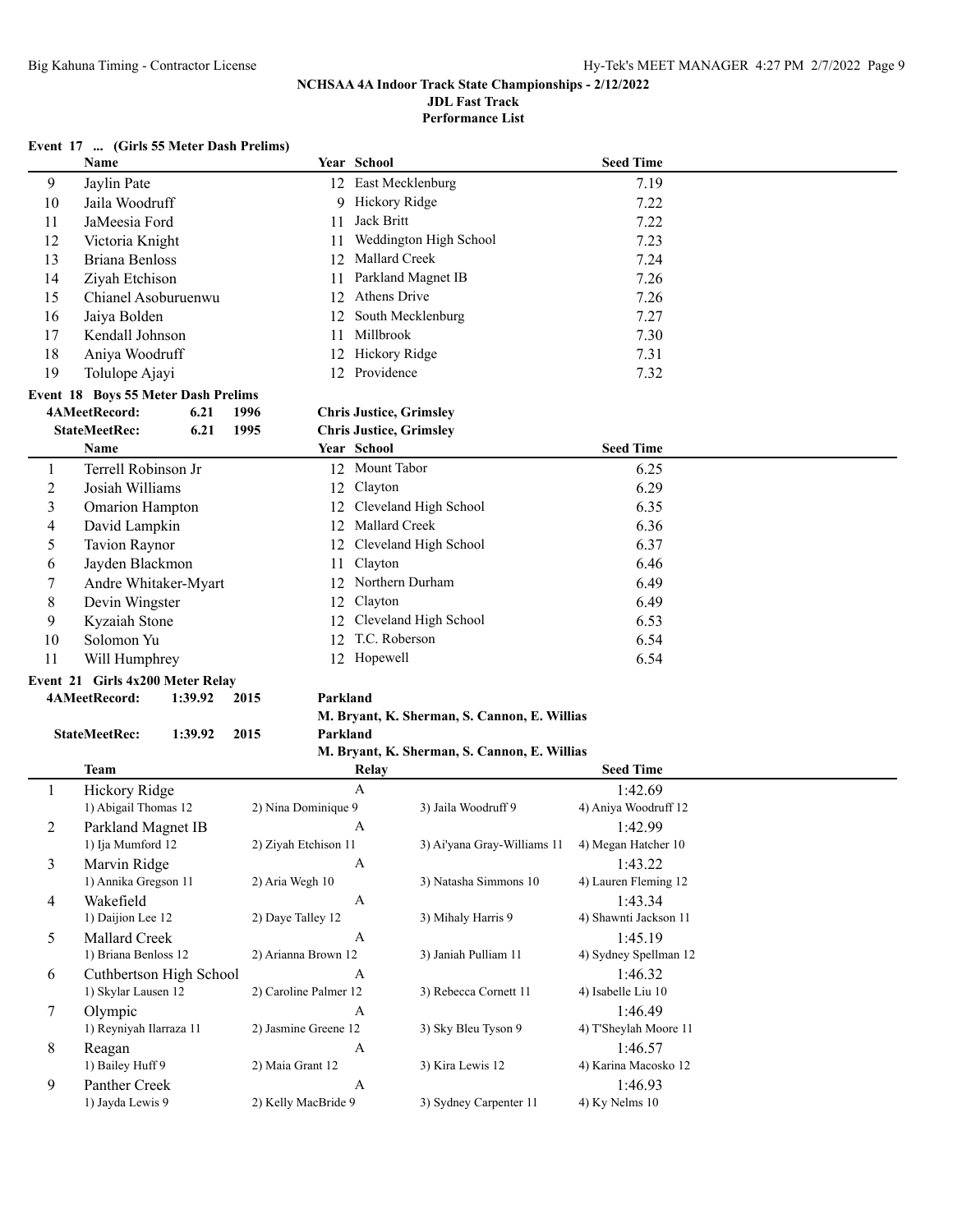### **Event 21 ... (Girls 4x200 Meter Relay)**

|              | <b>Team</b>                                    | Relay                              |                                              | <b>Seed Time</b>               |  |
|--------------|------------------------------------------------|------------------------------------|----------------------------------------------|--------------------------------|--|
| 10           | Cleveland High School<br>1) Priya Murray 12    | $\mathbf{A}$<br>2) Mason Porter 11 | 3) Lora Dillon 12                            | 1:47.04<br>4) Saidee Stone 11  |  |
| 11           | Weddington High School<br>1) Madison Moraja 11 | A<br>2) Victoria Knight 11         | 3) Elektra Koulouris 10                      | 1:47.27<br>4) Samantha Webb 10 |  |
| 12           | Green Level                                    | A                                  |                                              | 1:47.52                        |  |
|              | 1) Lauryn Taylor 12                            | 2) Alana Daily 10                  | 3) Laveyah Hill 12                           | 4) Alexa Nestor 11             |  |
| 13           | Cardinal Gibbons                               | A                                  |                                              | 1:47.66                        |  |
|              | 1) Hailey Juhasz 11                            | 2) Christina Doggett 12            | 3) Caroline Harper 12                        | 4) Ashleighe Wilkinson 12      |  |
| 14           | East Chapel Hill                               | A                                  |                                              | 1:48.00                        |  |
|              | Event 22 Boys 4x200 Meter Relay                |                                    |                                              |                                |  |
|              | 4AMeetRecord:<br>1:27.87                       | 2/9/2019                           | <b>Southeast Raleigh, Southeast Ra</b>       |                                |  |
|              |                                                |                                    | E Haddock, R McRae, C Ruffin, B Williams     |                                |  |
|              | <b>StateMeetRec:</b><br>1:27.87                | 2019<br><b>Southeast Raleigh</b>   |                                              |                                |  |
|              |                                                |                                    | E. Haddock, R. McRae, C. Ruffin, B. Williams |                                |  |
|              | <b>Team</b>                                    | Relay                              |                                              | <b>Seed Time</b>               |  |
| $\mathbf{1}$ | Cuthbertson High School                        | $\mathbf{A}$                       |                                              | 1:27.97                        |  |
|              | 1) Brad Sweeter 12                             | 2) Christian Seibert 11            | 3) Killian Fahy 11                           | 4) Reece Morgan 11             |  |
| 2            | Mallard Creek                                  | A                                  |                                              | 1:29.57                        |  |
|              | 1) Jarrell Guy 12                              | 2) Benjamin Black 10               | 3) David Lampkin 12                          | 4) Christian Dixon 9           |  |
| 3            | Cleveland High School                          | A                                  |                                              | 1:30.78                        |  |
|              | 1) Josiah Peters 11                            | 2) Omarion Hampton 12              | 3) Tavion Raynor 12                          | 4) Kyzaiah Stone 12            |  |
| 4            | Corinth Holders                                | A                                  |                                              | 1:30.79                        |  |
|              | 1) Vondelle Badger 12                          | 2) Fred Foreman 12                 | 3) Tanner Leach 11                           | 4) Michael Stallings 12        |  |
| 5            | Clayton                                        | A                                  |                                              | 1:31.57                        |  |
|              | 1) Jayden Blackmon 11                          | 2) Josiah Williams 12              | 3) Devin Wingster 12                         | 4) CJ Martin 10                |  |
| 6            | Panther Creek                                  | A                                  |                                              | 1:31.73                        |  |
|              | 1) Chris Brightman 12                          | 2) Jared Harrell 12                | 3) Ethan Clinkscales 12                      | 4) John McGrath 10             |  |
| 7            | Cardinal Gibbons                               | A                                  |                                              | 1:31.92                        |  |
|              | 1) Tristen Beasley 12                          | 2) Nick Lemon 11                   | 3) Owen Diamond 11                           | 4) Jaden Miller 10             |  |
| 8            | South Garner                                   | A                                  |                                              | 1:32.02                        |  |
|              | 1) Jordan Reid 11                              | 2) Isaiah Sykes 11                 | 3) Justin Ellerbe 11                         | 4) Tareeq Brewer 9             |  |
| 9            | Olympic                                        | A                                  |                                              | 1:32.02                        |  |
|              | 1) Albert Fleming IV 12                        | 2) Chris Providence 11             | 3) Jemott Duncan 11                          | 4) Sterling Greene 11          |  |
| 10           | Porter Ridge                                   | A                                  |                                              | 1:32.07                        |  |
|              | 1) Daniel Kennedy 10                           | 2) Stephan Zayachkowsky 11         | 3) Michael Gyasi 12                          | 4) Calen McKinney 11           |  |
| 11           | Marvin Ridge                                   | A                                  |                                              | 1:32.24                        |  |
|              | 1) Aidan Danowski 11                           | 2) Glenn Ford 12                   | 3) Kevin Tweneboah 11                        | 4) Caleb Kelson 12             |  |
| 12           | Apex Friendship                                | $\boldsymbol{A}$                   |                                              | 1:32.42                        |  |
|              | 1) Jonathan Barta 11                           | 2) Eddie Falco 11                  | 3) Donny Williams 11                         | 4) Gabriel Jones 12            |  |
| 13           | Reagan                                         | $\mathbf{A}$                       |                                              | 1:32.51                        |  |
|              | 1) Hezekiah Saunders 10                        | 2) Andrew Steele 10                | 3) VJ Wilkins 12                             | 4) Jeremiah Bailey 11          |  |
| 14           | <b>Willow Spring</b>                           | $\mathbf{A}$                       |                                              | 1:32.70                        |  |
|              | 1) Josiah Gray 10                              | 2) Jeremiah Gray 10                | 3) Joshua Ortiz 10                           | 4) Malachi Zirkle 10           |  |
| 15           | Hillside                                       | $\mathbf{A}$                       |                                              | 1:32.77                        |  |
|              | 1) Tahir Henry 12                              | 2) William Tackie --               | 3) Desmond Smith 10                          | 4) Briannardo Johnson --       |  |
| 16           | West Forsyth                                   | $\mathbf{A}$                       |                                              | 1:32.88                        |  |
|              | 1) Don Robinson 12                             | 2) Caman Chaplin 10                | 3) Ethan White 11                            | 4) Tyson Adams 11              |  |
| 17           | Weddington High School                         | $\mathbf{A}$                       |                                              | 1:32.98                        |  |
|              | 1) Jack Wolf 10                                | 2) Joshua Dendy 12                 | 3) Cameron Wright 12                         | 4) Bryson Austin 11            |  |
| 18           | Mount Tabor                                    | $\boldsymbol{\rm{A}}$              |                                              | 1:33.24                        |  |
|              | 1) Jake Koonin 12                              | 2) Jac Murfee 12                   | 3) Terrell Robinson Jr 12                    | 4) Noah Marshall 12            |  |
|              |                                                |                                    |                                              |                                |  |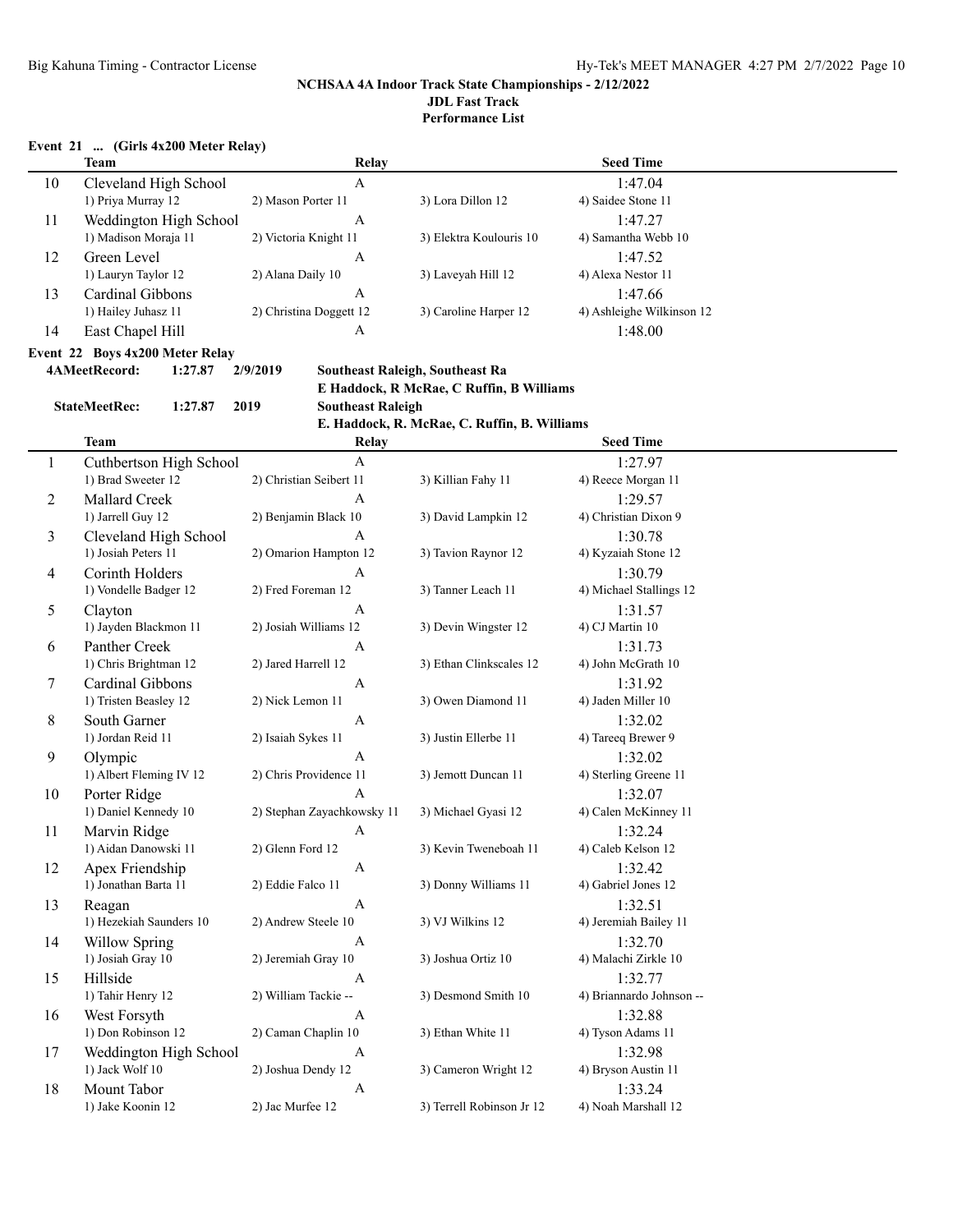**Performance List**

### **Event 22 ... (Boys 4x200 Meter Relay)**

|                | <b>Team</b>                     | Relay                             |                               | <b>Seed Time</b>            |  |
|----------------|---------------------------------|-----------------------------------|-------------------------------|-----------------------------|--|
| 19             | A.C. Reynolds                   | A                                 |                               | 1:33.50                     |  |
|                | 1) Thomas Clark 12              | 2) Mehki Ikeme 12                 | 3) M.A. Skeins 10             | 4) Kane Morgan 12           |  |
| 20             | Hoke County                     | A                                 |                               | 1:33.51                     |  |
|                | 1) DeQuavious Mosley 10         | 2) Orza Salone 9                  | 3) Elijah Alford 12           | 4) Jamari Dortch-Johnson 12 |  |
| 21             | Berry, Phillip O.               | A                                 |                               | 1:33.56                     |  |
| 22             | Rocky River High School         | $\mathbf{A}$                      |                               | 1:33.62                     |  |
|                | 1) Victor Byrd 12               | 2) Donnovan Brown 12              | 3) Stephon Corley 12          | 4) Brandon Parker 10        |  |
| 23             | Pinecrest                       | A                                 |                               | 1:33.65                     |  |
|                | 1) Jack Frye 12                 | 2) Manny Winkley 11               | 3) Nahjiir Seagraves 11       | 4) Xavier Dowd 12           |  |
| 24             | Julius Chambers High School     | A                                 |                               | 1:33.70                     |  |
|                | 1) Alex Graves 12               | 2) Ronnie Page 11                 | 3) Lamarion Linton 12         | 4) Shakir Clark 11          |  |
| 25             | <b>Myers Park</b>               | A                                 |                               | 1:33.73                     |  |
|                | 1) Justice Crawford 12          | 2) DJ Jones --                    | 3) Zion Mathis --             | 4) Kyle Reynolds 12         |  |
| 26             | Green Level                     | A                                 |                               | 1:33.85                     |  |
|                | 1) Nicholas Johnson 11          | 2) Matt Pickover 11               | 3) Samari Robinson 11         | 4) Cameron Chatmon 12       |  |
| 27             | Butler                          | A                                 |                               | 1:33.87                     |  |
|                | 1) Josiah Wrice 10              | 2) Aaron Staats 11                | 3) Travon Tensley 12          | 4) Kendel Strickland 12     |  |
| 28             | Hopewell                        | A                                 |                               | 1:33.90                     |  |
|                | 1) Sean Crumpler 11             | 2) Nolan Donaghy 11               | 3) Will Humphrey 12           | 4) Reggie Grant 12          |  |
| 29             | East Chapel Hill                | A                                 |                               | 1:34.00                     |  |
|                | 1) Conor Caffrey 12             | 2) Owen Stout 11                  | 3) Sam Reece 12               | 4) Dylan Aubrey 11          |  |
| 30             | Parkland Magnet IB              | A                                 |                               | 1:34.13                     |  |
|                | 1) Antwan Hughes Jr. 10         | 2) Justin Powell 11               | 3) Kobe Mack 9                | 4) Ian Franco 11            |  |
| 31             | Western Guilford                | A                                 |                               | 1:34.14                     |  |
|                | 1) Camren Winfield 10           | 2) Christopher Coltrane Gas 9     | 3) Kayvon Pickett 11          | 4) Jaivon Pegues 11         |  |
|                | Event 23 Girls 1600 Meter Run   |                                   |                               |                             |  |
|                | 4AMeetRecord:<br>4:57.77        | 2015                              | Nevada Mareno, Leesville Road |                             |  |
|                | <b>StateMeetRec:</b><br>4:57.77 | 2015                              | Nevada Mareno, Leesville Road |                             |  |
|                | Name                            | Year School                       |                               | <b>Seed Time</b>            |  |
| $\mathbf{1}$   | Mary Bonner Dalton              | 10 Myers Park                     |                               | 4:55.31                     |  |
| $\overline{c}$ | <b>Lilly Walters</b>            | 12 Hough, William A               |                               | 4:59.76                     |  |
| 3              | Alyssa Preisano                 | 11                                | Cuthbertson High School       | 5:00.67                     |  |
| 4              | Stella Kermes                   | 10                                | Cuthbertson High School       | 5:01.59                     |  |
| 5              | Hannah Rae Shaffer              | Cardinal Gibbons<br>9.            |                               | 5:01.85                     |  |
| 6              | Maddie Huecker                  | 12 Lake Norman                    |                               | 5:03.95                     |  |
| 7              | Justine Preisano                |                                   | 10 Cuthbertson High School    | 5:04.96                     |  |
| $\,$ $\,$      | <b>Riley Basinger</b>           | 12 Marvin Ridge                   |                               | 5:10.82                     |  |
| 9              | Reagan Rainey                   | Hough, William A<br>9             |                               | 5:11.51                     |  |
| 10             | Kaitlyn Obremski                | Topsail<br>11                     |                               | 5:17.00                     |  |
| 11             | Sarah Mitchell                  | 12 Apex                           |                               | 5:17.99                     |  |
| 12             | Elizabeth Healy                 | Riverside (4a)<br>9               |                               | 5:18.02                     |  |
| 13             | Kayla Basinger                  | Marvin Ridge<br>12                |                               | 5:18.10                     |  |
| 14             | Thalia Soule                    | Mount Tabor<br>11                 |                               | 5:18.59                     |  |
|                |                                 | Cardinal Gibbons<br>9             |                               |                             |  |
| 15             | Ina Lazarczyk<br>Joiner Evans   | Mount Tabor                       |                               | 5:19.91                     |  |
| 16             |                                 | 10<br>12 Northern Guilford        |                               | 5:20.53                     |  |
| 17             | Katrina Ford                    | 12 Northern Durham                |                               | 5:20.56                     |  |
| 18             | Abbey Mckee                     |                                   |                               | 5:21.36                     |  |
| 19             |                                 |                                   |                               |                             |  |
|                | Keely Bradle                    | 11 Providence                     |                               | 5:21.49                     |  |
| 20             | Mandi Pollard                   | Corinth Holders<br>9              |                               | 5:22.86                     |  |
| 21<br>22       | Danielle Colling<br>Anna Wells  | 11 Marvin Ridge<br>11 Ardrey Kell |                               | 5:25.23<br>5:25.26          |  |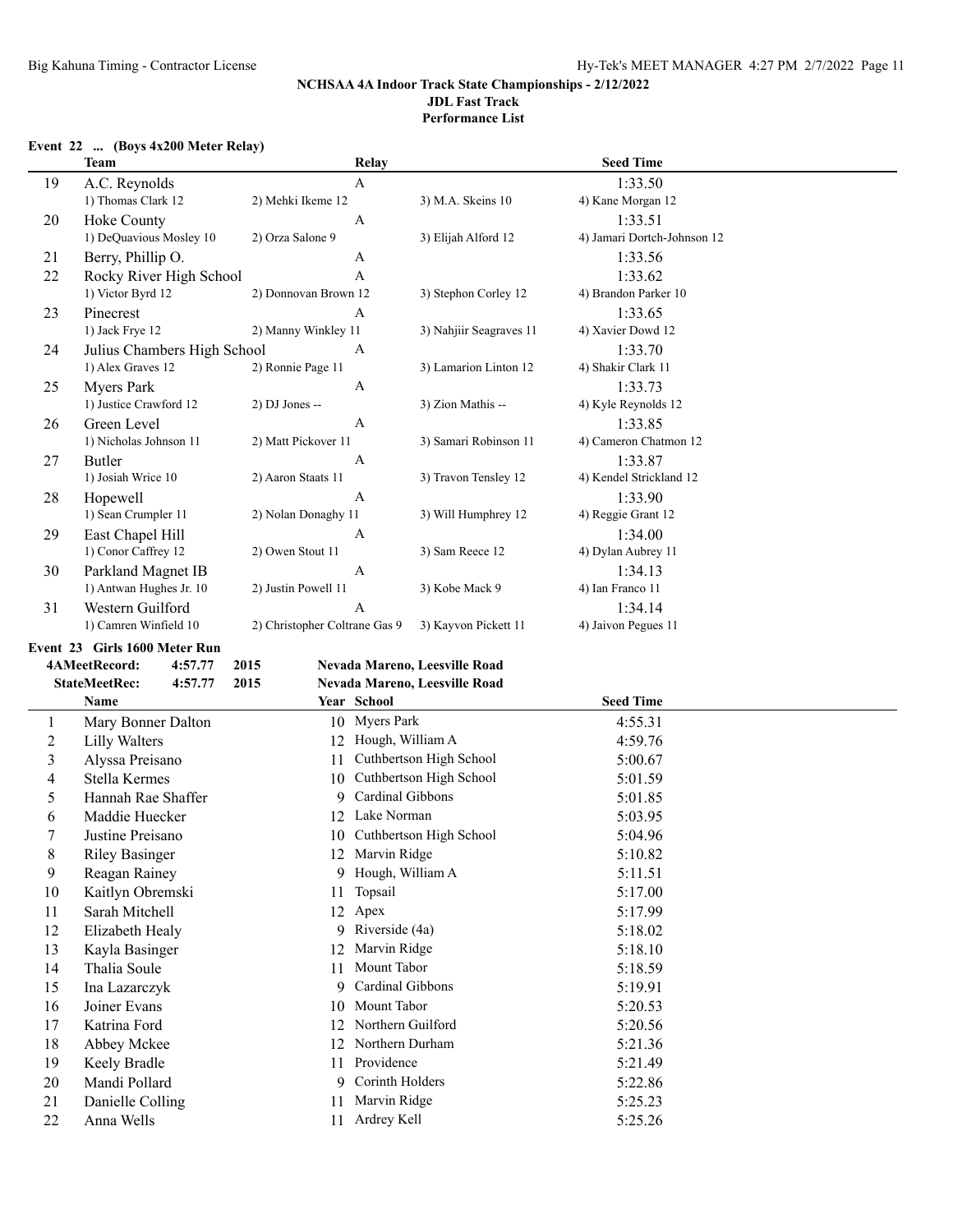**Performance List**

### **Event 23 ... (Girls 1600 Meter Run)**

|    | Name                            |           | Year School                      | <b>Seed Time</b> |  |
|----|---------------------------------|-----------|----------------------------------|------------------|--|
| 23 | Mary Elizabeth Shoop            |           | 12 A.C. Reynolds                 | 5:25.71          |  |
| 24 | Eliza Brand                     |           | 10 Mount Tabor                   | 5:25.76          |  |
| 25 | Hannah Graham                   | 12        | Southern Alamance                | 5:26.37          |  |
| 26 | Sarah Fassinger                 |           | 9 Reagan                         | 5:26.51          |  |
| 27 | Campbell Dille                  |           | 12 Green Level                   | 5:26.54          |  |
| 28 | Kate Henderson                  | 9         | Reagan                           | 5:26.56          |  |
| 29 | Kelly Smith                     | 12        | West Forsyth                     | 5:27.38          |  |
| 30 | Peyton LaNasa                   | 10        | Cardinal Gibbons                 | 5:28.01          |  |
| 31 | Alyx Beausoleil                 | 12        | Weddington High School           | 5:28.18          |  |
| 32 | Justine Sanchez                 | 11        | Millbrook                        | 5:28.21          |  |
| 33 | Ishi Varshney                   | 10        | Panther Creek                    | 5:28.38          |  |
| 34 | Audrey Wright                   | 11        | Weddington High School           | 5:28.54          |  |
| 35 | Lulu Serang                     | 9         | West Forsyth                     | 5:28.95          |  |
| 36 | Eliza Greengrass                |           | 10 Green Level                   | 5:29.28          |  |
|    | Event 24 Boys 1600 Meter Run    |           |                                  |                  |  |
|    | 4AMeetRecord:<br>4:10.61        | 2003      | <b>Bobby Mack, North Forsyth</b> |                  |  |
|    | <b>StateMeetRec:</b><br>4:10.61 | 2003      | <b>Bobby Mack, North Forsyth</b> |                  |  |
|    | Name                            |           | Year School                      | <b>Seed Time</b> |  |
| 1  | Jacob Laney                     |           | 11 Porter Ridge                  | 4:16.68          |  |
| 2  | Zack Gilbertson                 | 11        | Pinecrest                        | 4:18.77          |  |
| 3  | Ethan Snyder                    |           | 12 Marvin Ridge                  | 4:19.67          |  |
| 4  | Finn McKee                      | 12        | Apex Friendship                  | 4:21.64          |  |
| 5  | Caden Townshend                 | 11        | Weddington High School           | 4:21.99          |  |
| 6  | Isaac Clark                     | 12        | Weddington High School           | 4:23.48          |  |
| 7  | Patrick Gibbons                 | 12        | Ardrey Kell                      | 4:23.82          |  |
| 8  | Dominic Conroy                  |           | 12 Porter Ridge                  | 4:25.78          |  |
| 9  | Sam Bland                       | 12        | Weddington High School           | 4:26.13          |  |
| 10 | Alex Fernandez                  | 11        | Green Level                      | 4:27.36          |  |
| 11 | Noah Valyo                      |           | 10 Athens Drive                  | 4:27.97          |  |
| 12 | Adrian Archer                   |           | 12 Pinecrest                     | 4:28.08          |  |
| 13 | Nathan Geyer                    |           | 12 D.H. Conley                   | 4:28.18          |  |
| 14 | Griffin Wald                    | 11        | Middle Creek                     | 4:28.19          |  |
| 15 | Luke Armentrout                 | 11        | Mount Tabor                      | 4:29.16          |  |
| 16 | Nick Frye                       | 11        | Corinth Holders                  | 4:29.17          |  |
| 17 | Harrison Enyeart                | 12        | Millbrook                        | 4:29.26          |  |
| 18 | Davis Potter                    |           | 12 Mount Tabor                   | 4:29.51          |  |
| 19 | Luke Young                      | 11        | Green Hope                       | 4:30.07          |  |
| 20 | Caleb Roesch                    | 11        | South Mecklenburg                | 4:30.29          |  |
| 21 | Ethan Tolar                     | 12        | Cleveland High School            | 4:30.45          |  |
| 22 | Henry Haase                     |           | 12 Riverside (4a)                | 4:30.81          |  |
|    | Event 25 Girls 500 Meter Dash   |           |                                  |                  |  |
|    | 4AMeetRecord:<br>1:12.33        | 2/10/2018 | Kyna Robinson, Southeast Ra      |                  |  |
|    | <b>StateMeetRec:</b><br>1:12.33 | 2018      | Kyna Robinson, Southeast Raleigh |                  |  |
|    | Name                            |           | Year School                      | <b>Seed Time</b> |  |
| 1  | Shawnti Jackson                 | 11        | Wakefield                        | 1:13.04          |  |
| 2  | Kayla Davis                     |           | 12 Hough, William A              | 1:14.01          |  |
| 3  | Akala Garrett                   | 11        | Harding University               | 1:14.03          |  |
| 4  | Jaylin Pate                     | 12        | East Mecklenburg                 | 1:16.64          |  |
| 5  | Madison Moraja                  | 11        | Weddington High School           | 1:17.41          |  |
|    |                                 |           |                                  |                  |  |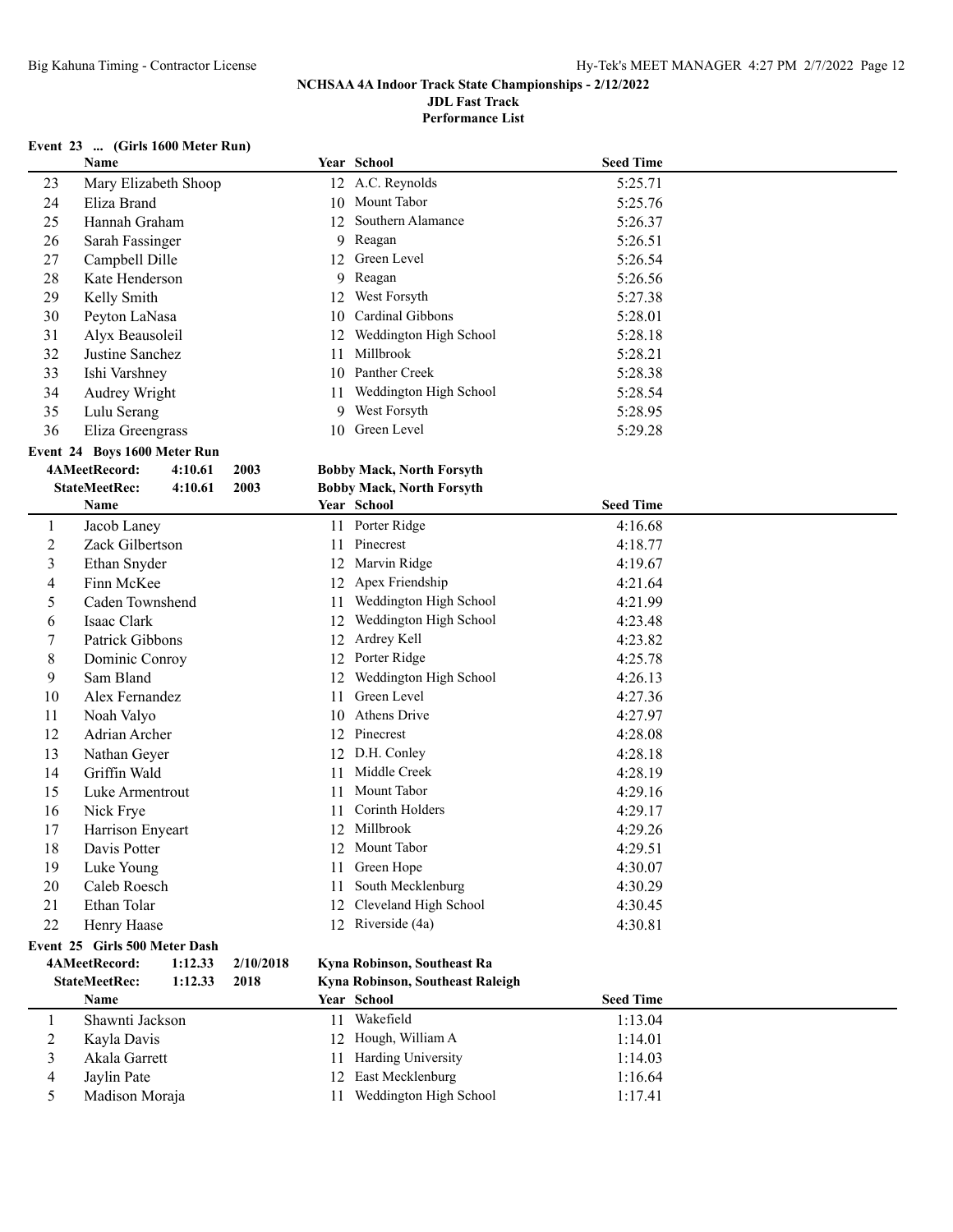**Performance List**

### **Event 25 ... (Girls 500 Meter Dash)**

|                          | Name                                    |    | Year School                              | <b>Seed Time</b>   |
|--------------------------|-----------------------------------------|----|------------------------------------------|--------------------|
| 6                        | T'Sheylah Moore                         | 11 | Olympic                                  | 1:17.54            |
| 7                        | Megan Hatcher                           |    | 10 Parkland Magnet IB                    | 1:18.73            |
| 8                        | Margaret Garner                         |    | 10 Porter Ridge                          | 1:18.91            |
| 9                        | Natalia Martin                          | 11 | Olympic                                  | 1:19.71            |
| 10                       | Reagan Oquinn                           |    | 12 Piedmont                              | 1:19.82            |
| 11                       | <b>Emily Jones</b>                      |    | 12 Myers Park                            | 1:20.00            |
| 12                       | Jasmine Smith                           |    | 12 East Mecklenburg                      | 1:20.15            |
| 13                       | Sophia Deluca                           | 12 | Cardinal Gibbons                         | 1:20.19            |
| 14                       | Patrice Hinkson                         |    | 12 Hopewell                              | 1:20.20            |
| 15                       | Katie McFerrin                          | 10 | Mount Tabor                              | 1:20.36            |
| 16                       | Raylee Grieco                           | 11 | Leesville Road                           | 1:20.38            |
| 17                       | Molly Canon                             | 10 | Charlotte Catholic                       | 1:20.38            |
| 18                       | Arianna Brown                           | 12 | Mallard Creek                            | 1:20.47            |
| 19                       | Rebecca Cornett                         | 11 | Cuthbertson High School                  | 1:20.50            |
| 20                       | Sanai Forte                             |    | 10 Harding University                    | 1:20.51            |
| 21                       | Presley Worf                            | 12 | Cuthbertson High School                  | 1:20.53            |
| 22                       | Madelyn Flower                          |    | 10 Apex                                  | 1:20.63            |
| 23                       | Lauren Vanderpool                       |    | 10 Mooresville                           | 1:21.26            |
| 24                       | Ainsley Donovan                         | 11 | Heritage                                 | 1:21.43            |
| 25                       | Laveyah Hill                            |    | 12 Green Level                           | 1:21.52            |
| 26                       | <b>Hannah Hanes</b>                     |    | 9 West Forsyth                           | 1:21.69            |
| 27                       | Nia Kane                                | 11 | Apex Friendship                          | 1:21.76            |
| 28                       | Viola Korir                             |    | 11 Heritage                              | 1:21.84            |
| 29                       | Caroline Palmer                         | 12 | Cuthbertson High School                  | 1:21.85            |
| 30                       | Danielle Sanchez                        | 12 | Millbrook                                | 1:21.96            |
| 31                       | Daijion Lee                             |    | 12 Wakefield                             | 1:22.12            |
|                          | Event 26 Boys 500 Meter Dash            |    |                                          |                    |
|                          | 4AMeetRecord:<br>1:03.65<br>2009        |    | <b>Andrew Hendrix, New Bern</b>          |                    |
|                          | <b>StateMeetRec:</b><br>2009<br>1:03.65 |    | <b>Andrew Hendrix, New Bern</b>          |                    |
|                          | Name                                    |    | Year School                              |                    |
| $\mathbf{1}$             |                                         |    |                                          |                    |
|                          |                                         |    |                                          | <b>Seed Time</b>   |
|                          | Andrew Mallo                            |    | 12 Wake Forest HS                        | 1:05.38            |
| $\overline{c}$           | Max DeAngelo                            |    | 10 Millbrook                             | 1:05.69            |
| 3                        | <b>Brandon Benitez</b>                  |    | 12 Porter Ridge                          | 1:06.88            |
| $\overline{\mathcal{A}}$ | Jordan Polk                             | 11 | Jordan                                   | 1:07.06            |
| 5                        | Jaequan Jones                           | 12 | Independence                             | 1:07.24            |
| 6                        | Jaden Miller                            |    | 10 Cardinal Gibbons                      | 1:07.39            |
| 7                        | Jarrell Guy                             |    | 12 Mallard Creek                         | 1:07.50            |
| 8                        | Andre Phelps                            |    | Wakefield                                | 1:07.94            |
| 9                        | Jordyn Smith                            | 12 | Berry, Phillip O.                        | 1:08.05            |
| 10                       | Allen Tian                              | 11 | Chapel Hill                              | 1:08.11            |
| 11                       | Michael Auman                           | 12 | South Garner                             | 1:08.11            |
| 12                       | Chase Harrison                          | 10 | Leesville Road                           | 1:08.20            |
| 13                       | Andrew Burrell                          | 11 | Mount Tabor                              | 1:08.28            |
| 14                       | Jack Wolf                               |    | 10 Weddington High School                | 1:08.40            |
| 15                       | Morris Johnson                          |    | 10 Hough, William A                      | 1:08.44            |
| 16                       | Sean Crumpler                           | 11 | Hopewell                                 | 1:08.50            |
| 17                       | Omung Chhina                            | 11 | T.C. Roberson                            | 1:08.50            |
| 18<br>19                 | Joshua Washington<br>Nigel Lawrence     | 11 | 12 Weddington High School<br>Chapel Hill | 1:08.50<br>1:08.53 |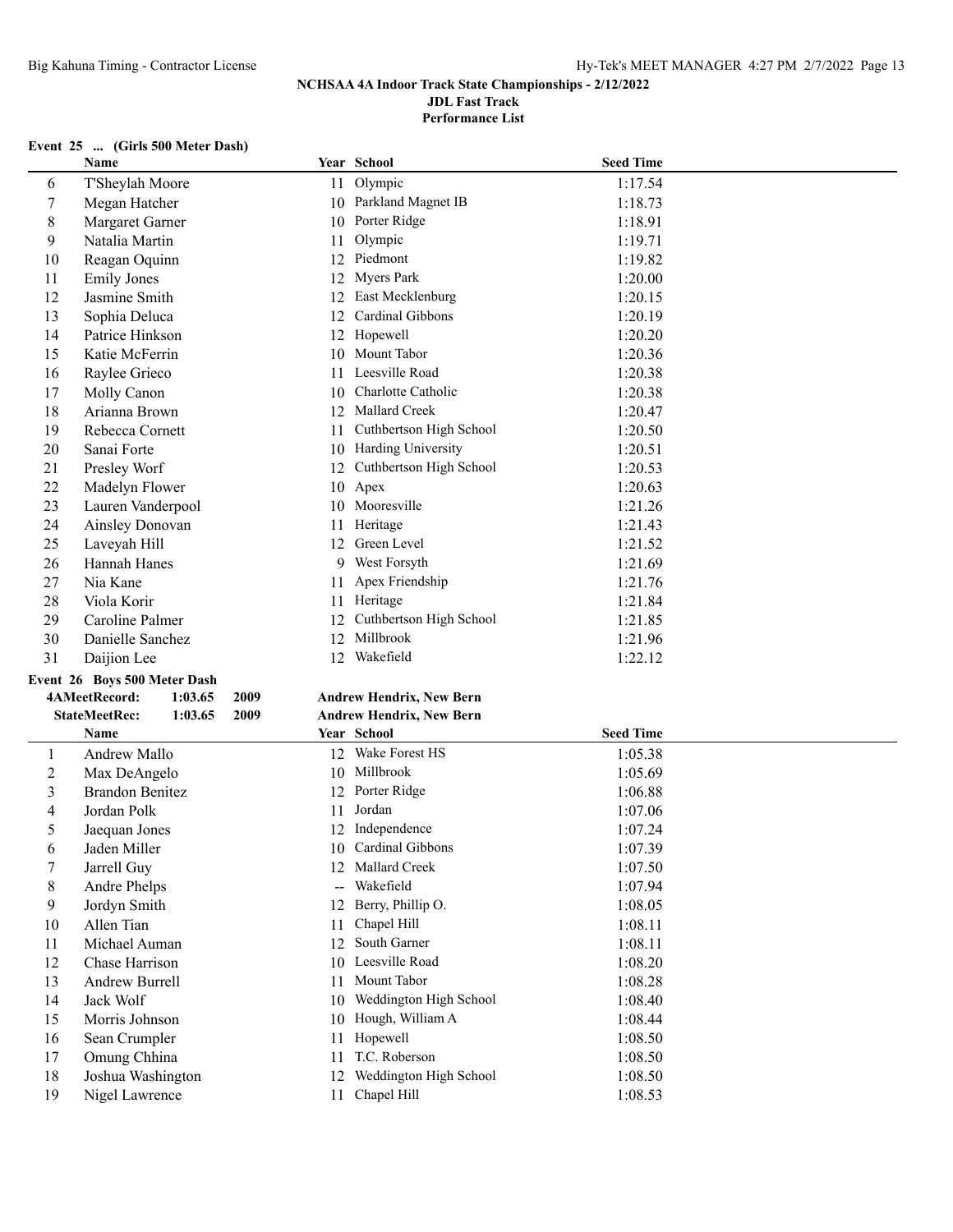## **NCHSAA 4A Indoor Track State Championships - 2/12/2022**

**JDL Fast Track**

**Performance List**

#### **Event 27 Girls 1000 Meter Run**

| <b>StateMeetRec:</b><br>2:53.81<br>2015<br>Nevada Mareno, Leesville Road<br><b>Seed Time</b><br>Name<br>Year School<br>12 Chapel Hill<br>2:56.27<br>$\mathbf{1}$<br>Amelia Maughan<br>Cuthbertson High School<br>$\overline{c}$<br>Charlotte Bell<br>2:58.15<br>10<br>3<br>Cardinal Gibbons<br>Hannah Rae Shaffer<br>2:58.84<br>9<br>4<br>Cuthbertson High School<br>2:59.88<br>Stella Kermes<br>10<br>5<br>11 Lake Norman<br>Madeline Stolberg<br>3:00.10<br>6<br>Sarah Mitchell<br>12 Apex<br>3:01.87<br>12 Northern Guilford<br>7<br>Katrina Ford<br>3:03.17<br>$\,$ 8 $\,$<br>Gabi Lassiter<br>12 Cuthbertson High School<br>3:04.91<br>Corinth Holders<br>9<br>Mandi Pollard<br>9<br>3:05.27<br>10<br>3:06.73<br>Chandler Coughlin<br>12<br>Clayton<br>11<br>Caitlin Peck<br>Ardrey Kell<br>3:06.77<br>12<br>Mount Tabor<br>12<br>Hannah Riley<br>3:07.08<br>11<br>13<br>Chapel Hill<br>Abby Weber<br>12<br>3:07.58<br>Wake Forest HS<br>14<br>Olivia Fischlein<br>12<br>3:07.81<br>Cardinal Gibbons<br>15<br>9<br>3:08.15<br>Ina Lazarczyk<br>16<br>Sarah Fassinger<br>9<br>Reagan<br>3:08.30<br>Cardinal Gibbons<br>17<br>3:08.97<br>Peyton LaNasa<br>10<br>18<br>Ella Arnold<br>Apex<br>3:09.00<br>11<br>19<br>Marvin Ridge<br><b>Riley Basinger</b><br>12<br>3:09.07<br>20<br>Mount Tabor<br>Eliza Brand<br>3:09.58<br>10<br>21<br>Riverside (4a)<br>Elizabeth Healy<br>3:09.77<br>9.<br>22<br>Thalia Soule<br>Mount Tabor<br>3:09.79<br>11<br>12 Chapel Hill<br>23<br>Mara Pirone<br>3:10.41<br>24<br>12 Middle Creek<br>Madelyn Merna<br>3:10.53<br>25<br>12 Northern Durham<br>Catherine Kiplagat<br>3:11.56<br>12 A.C. Reynolds<br>26<br>Mary Elizabeth Shoop<br>3:11.73<br>Event 28 Boys 1000 Meter Run<br>4AMeetRecord:<br>2:29.03<br>2008<br><b>Dylan Ferris, East Forsyth</b><br>Kyle Durham, Weddington H<br><b>StateMeetRec:</b><br>2:28.85<br>2/8/2019<br><b>Seed Time</b><br>Name<br>Year School<br>12 Chapel Hill<br>2:28.14<br>$\mathbf{1}$<br>Dylan Look<br>$\overline{c}$<br>Wake Forest HS<br>Andrew Mallo<br>12<br>2:31.65<br>Pinecrest<br>3<br>Zack Gilbertson<br>2:33.42<br>11<br>11 Weddington High School<br>4<br>Caden Townshend<br>2:33.72<br>12 Weddington High School<br>5<br>Sam Bland<br>2:34.64<br>6<br>Marvin Ridge<br>RJ Gajan<br>2:35.04<br>11<br>Cleveland High School<br>7<br>Harper Clark<br>2:35.34<br>11<br>$8\,$<br>Pinecrest<br>Manny Winkley<br>2:36.04<br>11<br>Patrick Gibbons<br>Ardrey Kell<br>9<br>2:36.39<br>12<br>Lake Norman<br>10<br>Logan Dingman<br>11<br>2:36.47<br>Weddington High School<br>11<br>Isaac Clark<br>2:36.83<br>12<br>12<br>Green Hope<br>Jacob Kurak<br>12<br>2:36.92<br>13<br>Riverside (4a)<br>Winston Gasch<br>2:37.12<br>12<br>Green Level<br>14<br>Alex Fernandez<br>2:37.50<br>11<br>15<br>Apex Friendship<br>Finn McKee<br>2:37.86<br>12<br>12 D.H. Conley<br>16<br>Nathan Geyer<br>2:37.89<br>11 Middle Creek |    | 4AMeetRecord:<br>2:53.81 | 2015 | Nevada Mareno, Leesville Road |         |
|---------------------------------------------------------------------------------------------------------------------------------------------------------------------------------------------------------------------------------------------------------------------------------------------------------------------------------------------------------------------------------------------------------------------------------------------------------------------------------------------------------------------------------------------------------------------------------------------------------------------------------------------------------------------------------------------------------------------------------------------------------------------------------------------------------------------------------------------------------------------------------------------------------------------------------------------------------------------------------------------------------------------------------------------------------------------------------------------------------------------------------------------------------------------------------------------------------------------------------------------------------------------------------------------------------------------------------------------------------------------------------------------------------------------------------------------------------------------------------------------------------------------------------------------------------------------------------------------------------------------------------------------------------------------------------------------------------------------------------------------------------------------------------------------------------------------------------------------------------------------------------------------------------------------------------------------------------------------------------------------------------------------------------------------------------------------------------------------------------------------------------------------------------------------------------------------------------------------------------------------------------------------------------------------------------------------------------------------------------------------------------------------------------------------------------------------------------------------------------------------------------------------------------------------------------------------------------------------------------------------------------------------------------------------------------------------------------------------------------------------------------------------------------------------------------------------------------------------------------------------------------------------------|----|--------------------------|------|-------------------------------|---------|
|                                                                                                                                                                                                                                                                                                                                                                                                                                                                                                                                                                                                                                                                                                                                                                                                                                                                                                                                                                                                                                                                                                                                                                                                                                                                                                                                                                                                                                                                                                                                                                                                                                                                                                                                                                                                                                                                                                                                                                                                                                                                                                                                                                                                                                                                                                                                                                                                                                                                                                                                                                                                                                                                                                                                                                                                                                                                                                   |    |                          |      |                               |         |
|                                                                                                                                                                                                                                                                                                                                                                                                                                                                                                                                                                                                                                                                                                                                                                                                                                                                                                                                                                                                                                                                                                                                                                                                                                                                                                                                                                                                                                                                                                                                                                                                                                                                                                                                                                                                                                                                                                                                                                                                                                                                                                                                                                                                                                                                                                                                                                                                                                                                                                                                                                                                                                                                                                                                                                                                                                                                                                   |    |                          |      |                               |         |
|                                                                                                                                                                                                                                                                                                                                                                                                                                                                                                                                                                                                                                                                                                                                                                                                                                                                                                                                                                                                                                                                                                                                                                                                                                                                                                                                                                                                                                                                                                                                                                                                                                                                                                                                                                                                                                                                                                                                                                                                                                                                                                                                                                                                                                                                                                                                                                                                                                                                                                                                                                                                                                                                                                                                                                                                                                                                                                   |    |                          |      |                               |         |
|                                                                                                                                                                                                                                                                                                                                                                                                                                                                                                                                                                                                                                                                                                                                                                                                                                                                                                                                                                                                                                                                                                                                                                                                                                                                                                                                                                                                                                                                                                                                                                                                                                                                                                                                                                                                                                                                                                                                                                                                                                                                                                                                                                                                                                                                                                                                                                                                                                                                                                                                                                                                                                                                                                                                                                                                                                                                                                   |    |                          |      |                               |         |
|                                                                                                                                                                                                                                                                                                                                                                                                                                                                                                                                                                                                                                                                                                                                                                                                                                                                                                                                                                                                                                                                                                                                                                                                                                                                                                                                                                                                                                                                                                                                                                                                                                                                                                                                                                                                                                                                                                                                                                                                                                                                                                                                                                                                                                                                                                                                                                                                                                                                                                                                                                                                                                                                                                                                                                                                                                                                                                   |    |                          |      |                               |         |
|                                                                                                                                                                                                                                                                                                                                                                                                                                                                                                                                                                                                                                                                                                                                                                                                                                                                                                                                                                                                                                                                                                                                                                                                                                                                                                                                                                                                                                                                                                                                                                                                                                                                                                                                                                                                                                                                                                                                                                                                                                                                                                                                                                                                                                                                                                                                                                                                                                                                                                                                                                                                                                                                                                                                                                                                                                                                                                   |    |                          |      |                               |         |
|                                                                                                                                                                                                                                                                                                                                                                                                                                                                                                                                                                                                                                                                                                                                                                                                                                                                                                                                                                                                                                                                                                                                                                                                                                                                                                                                                                                                                                                                                                                                                                                                                                                                                                                                                                                                                                                                                                                                                                                                                                                                                                                                                                                                                                                                                                                                                                                                                                                                                                                                                                                                                                                                                                                                                                                                                                                                                                   |    |                          |      |                               |         |
|                                                                                                                                                                                                                                                                                                                                                                                                                                                                                                                                                                                                                                                                                                                                                                                                                                                                                                                                                                                                                                                                                                                                                                                                                                                                                                                                                                                                                                                                                                                                                                                                                                                                                                                                                                                                                                                                                                                                                                                                                                                                                                                                                                                                                                                                                                                                                                                                                                                                                                                                                                                                                                                                                                                                                                                                                                                                                                   |    |                          |      |                               |         |
|                                                                                                                                                                                                                                                                                                                                                                                                                                                                                                                                                                                                                                                                                                                                                                                                                                                                                                                                                                                                                                                                                                                                                                                                                                                                                                                                                                                                                                                                                                                                                                                                                                                                                                                                                                                                                                                                                                                                                                                                                                                                                                                                                                                                                                                                                                                                                                                                                                                                                                                                                                                                                                                                                                                                                                                                                                                                                                   |    |                          |      |                               |         |
|                                                                                                                                                                                                                                                                                                                                                                                                                                                                                                                                                                                                                                                                                                                                                                                                                                                                                                                                                                                                                                                                                                                                                                                                                                                                                                                                                                                                                                                                                                                                                                                                                                                                                                                                                                                                                                                                                                                                                                                                                                                                                                                                                                                                                                                                                                                                                                                                                                                                                                                                                                                                                                                                                                                                                                                                                                                                                                   |    |                          |      |                               |         |
|                                                                                                                                                                                                                                                                                                                                                                                                                                                                                                                                                                                                                                                                                                                                                                                                                                                                                                                                                                                                                                                                                                                                                                                                                                                                                                                                                                                                                                                                                                                                                                                                                                                                                                                                                                                                                                                                                                                                                                                                                                                                                                                                                                                                                                                                                                                                                                                                                                                                                                                                                                                                                                                                                                                                                                                                                                                                                                   |    |                          |      |                               |         |
|                                                                                                                                                                                                                                                                                                                                                                                                                                                                                                                                                                                                                                                                                                                                                                                                                                                                                                                                                                                                                                                                                                                                                                                                                                                                                                                                                                                                                                                                                                                                                                                                                                                                                                                                                                                                                                                                                                                                                                                                                                                                                                                                                                                                                                                                                                                                                                                                                                                                                                                                                                                                                                                                                                                                                                                                                                                                                                   |    |                          |      |                               |         |
|                                                                                                                                                                                                                                                                                                                                                                                                                                                                                                                                                                                                                                                                                                                                                                                                                                                                                                                                                                                                                                                                                                                                                                                                                                                                                                                                                                                                                                                                                                                                                                                                                                                                                                                                                                                                                                                                                                                                                                                                                                                                                                                                                                                                                                                                                                                                                                                                                                                                                                                                                                                                                                                                                                                                                                                                                                                                                                   |    |                          |      |                               |         |
|                                                                                                                                                                                                                                                                                                                                                                                                                                                                                                                                                                                                                                                                                                                                                                                                                                                                                                                                                                                                                                                                                                                                                                                                                                                                                                                                                                                                                                                                                                                                                                                                                                                                                                                                                                                                                                                                                                                                                                                                                                                                                                                                                                                                                                                                                                                                                                                                                                                                                                                                                                                                                                                                                                                                                                                                                                                                                                   |    |                          |      |                               |         |
|                                                                                                                                                                                                                                                                                                                                                                                                                                                                                                                                                                                                                                                                                                                                                                                                                                                                                                                                                                                                                                                                                                                                                                                                                                                                                                                                                                                                                                                                                                                                                                                                                                                                                                                                                                                                                                                                                                                                                                                                                                                                                                                                                                                                                                                                                                                                                                                                                                                                                                                                                                                                                                                                                                                                                                                                                                                                                                   |    |                          |      |                               |         |
|                                                                                                                                                                                                                                                                                                                                                                                                                                                                                                                                                                                                                                                                                                                                                                                                                                                                                                                                                                                                                                                                                                                                                                                                                                                                                                                                                                                                                                                                                                                                                                                                                                                                                                                                                                                                                                                                                                                                                                                                                                                                                                                                                                                                                                                                                                                                                                                                                                                                                                                                                                                                                                                                                                                                                                                                                                                                                                   |    |                          |      |                               |         |
|                                                                                                                                                                                                                                                                                                                                                                                                                                                                                                                                                                                                                                                                                                                                                                                                                                                                                                                                                                                                                                                                                                                                                                                                                                                                                                                                                                                                                                                                                                                                                                                                                                                                                                                                                                                                                                                                                                                                                                                                                                                                                                                                                                                                                                                                                                                                                                                                                                                                                                                                                                                                                                                                                                                                                                                                                                                                                                   |    |                          |      |                               |         |
|                                                                                                                                                                                                                                                                                                                                                                                                                                                                                                                                                                                                                                                                                                                                                                                                                                                                                                                                                                                                                                                                                                                                                                                                                                                                                                                                                                                                                                                                                                                                                                                                                                                                                                                                                                                                                                                                                                                                                                                                                                                                                                                                                                                                                                                                                                                                                                                                                                                                                                                                                                                                                                                                                                                                                                                                                                                                                                   |    |                          |      |                               |         |
|                                                                                                                                                                                                                                                                                                                                                                                                                                                                                                                                                                                                                                                                                                                                                                                                                                                                                                                                                                                                                                                                                                                                                                                                                                                                                                                                                                                                                                                                                                                                                                                                                                                                                                                                                                                                                                                                                                                                                                                                                                                                                                                                                                                                                                                                                                                                                                                                                                                                                                                                                                                                                                                                                                                                                                                                                                                                                                   |    |                          |      |                               |         |
|                                                                                                                                                                                                                                                                                                                                                                                                                                                                                                                                                                                                                                                                                                                                                                                                                                                                                                                                                                                                                                                                                                                                                                                                                                                                                                                                                                                                                                                                                                                                                                                                                                                                                                                                                                                                                                                                                                                                                                                                                                                                                                                                                                                                                                                                                                                                                                                                                                                                                                                                                                                                                                                                                                                                                                                                                                                                                                   |    |                          |      |                               |         |
|                                                                                                                                                                                                                                                                                                                                                                                                                                                                                                                                                                                                                                                                                                                                                                                                                                                                                                                                                                                                                                                                                                                                                                                                                                                                                                                                                                                                                                                                                                                                                                                                                                                                                                                                                                                                                                                                                                                                                                                                                                                                                                                                                                                                                                                                                                                                                                                                                                                                                                                                                                                                                                                                                                                                                                                                                                                                                                   |    |                          |      |                               |         |
|                                                                                                                                                                                                                                                                                                                                                                                                                                                                                                                                                                                                                                                                                                                                                                                                                                                                                                                                                                                                                                                                                                                                                                                                                                                                                                                                                                                                                                                                                                                                                                                                                                                                                                                                                                                                                                                                                                                                                                                                                                                                                                                                                                                                                                                                                                                                                                                                                                                                                                                                                                                                                                                                                                                                                                                                                                                                                                   |    |                          |      |                               |         |
|                                                                                                                                                                                                                                                                                                                                                                                                                                                                                                                                                                                                                                                                                                                                                                                                                                                                                                                                                                                                                                                                                                                                                                                                                                                                                                                                                                                                                                                                                                                                                                                                                                                                                                                                                                                                                                                                                                                                                                                                                                                                                                                                                                                                                                                                                                                                                                                                                                                                                                                                                                                                                                                                                                                                                                                                                                                                                                   |    |                          |      |                               |         |
|                                                                                                                                                                                                                                                                                                                                                                                                                                                                                                                                                                                                                                                                                                                                                                                                                                                                                                                                                                                                                                                                                                                                                                                                                                                                                                                                                                                                                                                                                                                                                                                                                                                                                                                                                                                                                                                                                                                                                                                                                                                                                                                                                                                                                                                                                                                                                                                                                                                                                                                                                                                                                                                                                                                                                                                                                                                                                                   |    |                          |      |                               |         |
|                                                                                                                                                                                                                                                                                                                                                                                                                                                                                                                                                                                                                                                                                                                                                                                                                                                                                                                                                                                                                                                                                                                                                                                                                                                                                                                                                                                                                                                                                                                                                                                                                                                                                                                                                                                                                                                                                                                                                                                                                                                                                                                                                                                                                                                                                                                                                                                                                                                                                                                                                                                                                                                                                                                                                                                                                                                                                                   |    |                          |      |                               |         |
|                                                                                                                                                                                                                                                                                                                                                                                                                                                                                                                                                                                                                                                                                                                                                                                                                                                                                                                                                                                                                                                                                                                                                                                                                                                                                                                                                                                                                                                                                                                                                                                                                                                                                                                                                                                                                                                                                                                                                                                                                                                                                                                                                                                                                                                                                                                                                                                                                                                                                                                                                                                                                                                                                                                                                                                                                                                                                                   |    |                          |      |                               |         |
|                                                                                                                                                                                                                                                                                                                                                                                                                                                                                                                                                                                                                                                                                                                                                                                                                                                                                                                                                                                                                                                                                                                                                                                                                                                                                                                                                                                                                                                                                                                                                                                                                                                                                                                                                                                                                                                                                                                                                                                                                                                                                                                                                                                                                                                                                                                                                                                                                                                                                                                                                                                                                                                                                                                                                                                                                                                                                                   |    |                          |      |                               |         |
|                                                                                                                                                                                                                                                                                                                                                                                                                                                                                                                                                                                                                                                                                                                                                                                                                                                                                                                                                                                                                                                                                                                                                                                                                                                                                                                                                                                                                                                                                                                                                                                                                                                                                                                                                                                                                                                                                                                                                                                                                                                                                                                                                                                                                                                                                                                                                                                                                                                                                                                                                                                                                                                                                                                                                                                                                                                                                                   |    |                          |      |                               |         |
|                                                                                                                                                                                                                                                                                                                                                                                                                                                                                                                                                                                                                                                                                                                                                                                                                                                                                                                                                                                                                                                                                                                                                                                                                                                                                                                                                                                                                                                                                                                                                                                                                                                                                                                                                                                                                                                                                                                                                                                                                                                                                                                                                                                                                                                                                                                                                                                                                                                                                                                                                                                                                                                                                                                                                                                                                                                                                                   |    |                          |      |                               |         |
|                                                                                                                                                                                                                                                                                                                                                                                                                                                                                                                                                                                                                                                                                                                                                                                                                                                                                                                                                                                                                                                                                                                                                                                                                                                                                                                                                                                                                                                                                                                                                                                                                                                                                                                                                                                                                                                                                                                                                                                                                                                                                                                                                                                                                                                                                                                                                                                                                                                                                                                                                                                                                                                                                                                                                                                                                                                                                                   |    |                          |      |                               |         |
|                                                                                                                                                                                                                                                                                                                                                                                                                                                                                                                                                                                                                                                                                                                                                                                                                                                                                                                                                                                                                                                                                                                                                                                                                                                                                                                                                                                                                                                                                                                                                                                                                                                                                                                                                                                                                                                                                                                                                                                                                                                                                                                                                                                                                                                                                                                                                                                                                                                                                                                                                                                                                                                                                                                                                                                                                                                                                                   |    |                          |      |                               |         |
|                                                                                                                                                                                                                                                                                                                                                                                                                                                                                                                                                                                                                                                                                                                                                                                                                                                                                                                                                                                                                                                                                                                                                                                                                                                                                                                                                                                                                                                                                                                                                                                                                                                                                                                                                                                                                                                                                                                                                                                                                                                                                                                                                                                                                                                                                                                                                                                                                                                                                                                                                                                                                                                                                                                                                                                                                                                                                                   |    |                          |      |                               |         |
|                                                                                                                                                                                                                                                                                                                                                                                                                                                                                                                                                                                                                                                                                                                                                                                                                                                                                                                                                                                                                                                                                                                                                                                                                                                                                                                                                                                                                                                                                                                                                                                                                                                                                                                                                                                                                                                                                                                                                                                                                                                                                                                                                                                                                                                                                                                                                                                                                                                                                                                                                                                                                                                                                                                                                                                                                                                                                                   |    |                          |      |                               |         |
|                                                                                                                                                                                                                                                                                                                                                                                                                                                                                                                                                                                                                                                                                                                                                                                                                                                                                                                                                                                                                                                                                                                                                                                                                                                                                                                                                                                                                                                                                                                                                                                                                                                                                                                                                                                                                                                                                                                                                                                                                                                                                                                                                                                                                                                                                                                                                                                                                                                                                                                                                                                                                                                                                                                                                                                                                                                                                                   |    |                          |      |                               |         |
|                                                                                                                                                                                                                                                                                                                                                                                                                                                                                                                                                                                                                                                                                                                                                                                                                                                                                                                                                                                                                                                                                                                                                                                                                                                                                                                                                                                                                                                                                                                                                                                                                                                                                                                                                                                                                                                                                                                                                                                                                                                                                                                                                                                                                                                                                                                                                                                                                                                                                                                                                                                                                                                                                                                                                                                                                                                                                                   |    |                          |      |                               |         |
|                                                                                                                                                                                                                                                                                                                                                                                                                                                                                                                                                                                                                                                                                                                                                                                                                                                                                                                                                                                                                                                                                                                                                                                                                                                                                                                                                                                                                                                                                                                                                                                                                                                                                                                                                                                                                                                                                                                                                                                                                                                                                                                                                                                                                                                                                                                                                                                                                                                                                                                                                                                                                                                                                                                                                                                                                                                                                                   |    |                          |      |                               |         |
|                                                                                                                                                                                                                                                                                                                                                                                                                                                                                                                                                                                                                                                                                                                                                                                                                                                                                                                                                                                                                                                                                                                                                                                                                                                                                                                                                                                                                                                                                                                                                                                                                                                                                                                                                                                                                                                                                                                                                                                                                                                                                                                                                                                                                                                                                                                                                                                                                                                                                                                                                                                                                                                                                                                                                                                                                                                                                                   |    |                          |      |                               |         |
|                                                                                                                                                                                                                                                                                                                                                                                                                                                                                                                                                                                                                                                                                                                                                                                                                                                                                                                                                                                                                                                                                                                                                                                                                                                                                                                                                                                                                                                                                                                                                                                                                                                                                                                                                                                                                                                                                                                                                                                                                                                                                                                                                                                                                                                                                                                                                                                                                                                                                                                                                                                                                                                                                                                                                                                                                                                                                                   |    |                          |      |                               |         |
|                                                                                                                                                                                                                                                                                                                                                                                                                                                                                                                                                                                                                                                                                                                                                                                                                                                                                                                                                                                                                                                                                                                                                                                                                                                                                                                                                                                                                                                                                                                                                                                                                                                                                                                                                                                                                                                                                                                                                                                                                                                                                                                                                                                                                                                                                                                                                                                                                                                                                                                                                                                                                                                                                                                                                                                                                                                                                                   |    |                          |      |                               |         |
|                                                                                                                                                                                                                                                                                                                                                                                                                                                                                                                                                                                                                                                                                                                                                                                                                                                                                                                                                                                                                                                                                                                                                                                                                                                                                                                                                                                                                                                                                                                                                                                                                                                                                                                                                                                                                                                                                                                                                                                                                                                                                                                                                                                                                                                                                                                                                                                                                                                                                                                                                                                                                                                                                                                                                                                                                                                                                                   |    |                          |      |                               |         |
|                                                                                                                                                                                                                                                                                                                                                                                                                                                                                                                                                                                                                                                                                                                                                                                                                                                                                                                                                                                                                                                                                                                                                                                                                                                                                                                                                                                                                                                                                                                                                                                                                                                                                                                                                                                                                                                                                                                                                                                                                                                                                                                                                                                                                                                                                                                                                                                                                                                                                                                                                                                                                                                                                                                                                                                                                                                                                                   |    |                          |      |                               |         |
|                                                                                                                                                                                                                                                                                                                                                                                                                                                                                                                                                                                                                                                                                                                                                                                                                                                                                                                                                                                                                                                                                                                                                                                                                                                                                                                                                                                                                                                                                                                                                                                                                                                                                                                                                                                                                                                                                                                                                                                                                                                                                                                                                                                                                                                                                                                                                                                                                                                                                                                                                                                                                                                                                                                                                                                                                                                                                                   |    |                          |      |                               |         |
|                                                                                                                                                                                                                                                                                                                                                                                                                                                                                                                                                                                                                                                                                                                                                                                                                                                                                                                                                                                                                                                                                                                                                                                                                                                                                                                                                                                                                                                                                                                                                                                                                                                                                                                                                                                                                                                                                                                                                                                                                                                                                                                                                                                                                                                                                                                                                                                                                                                                                                                                                                                                                                                                                                                                                                                                                                                                                                   |    |                          |      |                               |         |
|                                                                                                                                                                                                                                                                                                                                                                                                                                                                                                                                                                                                                                                                                                                                                                                                                                                                                                                                                                                                                                                                                                                                                                                                                                                                                                                                                                                                                                                                                                                                                                                                                                                                                                                                                                                                                                                                                                                                                                                                                                                                                                                                                                                                                                                                                                                                                                                                                                                                                                                                                                                                                                                                                                                                                                                                                                                                                                   |    |                          |      |                               |         |
|                                                                                                                                                                                                                                                                                                                                                                                                                                                                                                                                                                                                                                                                                                                                                                                                                                                                                                                                                                                                                                                                                                                                                                                                                                                                                                                                                                                                                                                                                                                                                                                                                                                                                                                                                                                                                                                                                                                                                                                                                                                                                                                                                                                                                                                                                                                                                                                                                                                                                                                                                                                                                                                                                                                                                                                                                                                                                                   |    |                          |      |                               |         |
|                                                                                                                                                                                                                                                                                                                                                                                                                                                                                                                                                                                                                                                                                                                                                                                                                                                                                                                                                                                                                                                                                                                                                                                                                                                                                                                                                                                                                                                                                                                                                                                                                                                                                                                                                                                                                                                                                                                                                                                                                                                                                                                                                                                                                                                                                                                                                                                                                                                                                                                                                                                                                                                                                                                                                                                                                                                                                                   |    |                          |      |                               |         |
|                                                                                                                                                                                                                                                                                                                                                                                                                                                                                                                                                                                                                                                                                                                                                                                                                                                                                                                                                                                                                                                                                                                                                                                                                                                                                                                                                                                                                                                                                                                                                                                                                                                                                                                                                                                                                                                                                                                                                                                                                                                                                                                                                                                                                                                                                                                                                                                                                                                                                                                                                                                                                                                                                                                                                                                                                                                                                                   |    |                          |      |                               |         |
|                                                                                                                                                                                                                                                                                                                                                                                                                                                                                                                                                                                                                                                                                                                                                                                                                                                                                                                                                                                                                                                                                                                                                                                                                                                                                                                                                                                                                                                                                                                                                                                                                                                                                                                                                                                                                                                                                                                                                                                                                                                                                                                                                                                                                                                                                                                                                                                                                                                                                                                                                                                                                                                                                                                                                                                                                                                                                                   |    |                          |      |                               |         |
|                                                                                                                                                                                                                                                                                                                                                                                                                                                                                                                                                                                                                                                                                                                                                                                                                                                                                                                                                                                                                                                                                                                                                                                                                                                                                                                                                                                                                                                                                                                                                                                                                                                                                                                                                                                                                                                                                                                                                                                                                                                                                                                                                                                                                                                                                                                                                                                                                                                                                                                                                                                                                                                                                                                                                                                                                                                                                                   |    |                          |      |                               |         |
|                                                                                                                                                                                                                                                                                                                                                                                                                                                                                                                                                                                                                                                                                                                                                                                                                                                                                                                                                                                                                                                                                                                                                                                                                                                                                                                                                                                                                                                                                                                                                                                                                                                                                                                                                                                                                                                                                                                                                                                                                                                                                                                                                                                                                                                                                                                                                                                                                                                                                                                                                                                                                                                                                                                                                                                                                                                                                                   | 17 | Griffin Wald             |      |                               | 2:38.11 |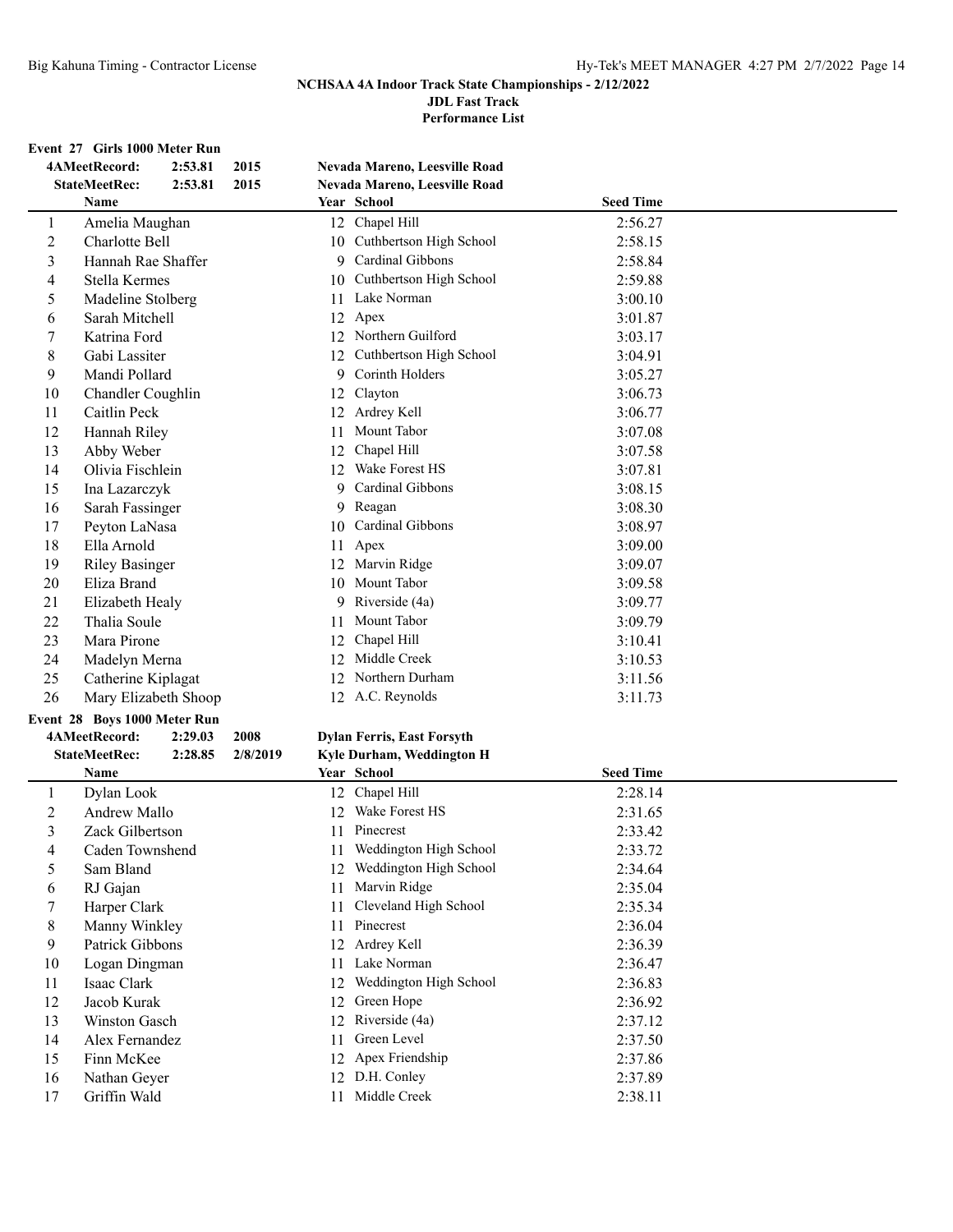**Performance List**

### **Event 28 ... (Boys 1000 Meter Run)**

|                | Name                          |       |      |      | Year School                      | <b>Seed Time</b> |  |
|----------------|-------------------------------|-------|------|------|----------------------------------|------------------|--|
| 18             | Luke Young                    |       |      | 11   | Green Hope                       | 2:38.29          |  |
| 19             | Lucas Plitt                   |       |      | 12   | Mount Tabor                      | 2:38.35          |  |
| 20             | Harrison Enyeart              |       |      | 12   | Millbrook                        | 2:38.39          |  |
| 21             | Conner Inman                  |       |      | 11   | Mount Tabor                      | 2:38.70          |  |
|                | Event 29 Girls 300 Meter Dash |       |      |      |                                  |                  |  |
|                | 4AMeetRecord:                 | 37.81 | 2017 |      | Tamara Clark, High Point Central |                  |  |
|                | <b>StateMeetRec:</b>          | 37.81 | 2017 |      | Tamara Clark, High Point Central |                  |  |
|                | Name                          |       |      |      | Year School                      | <b>Seed Time</b> |  |
| 1              | Shawnti Jackson               |       |      |      | 11 Wakefield                     | 36.95            |  |
| $\overline{2}$ | Kayla Davis                   |       |      |      | 12 Hough, William A              | 38.48            |  |
| 3              | Akala Garrett                 |       |      |      | 11 Harding University            | 39.05            |  |
| 4              | Kaylyn Brown                  |       |      | 11   | Mallard Creek                    | 39.62            |  |
| 5              | Ai'yana Gray-Williams         |       |      | 11   | Parkland Magnet IB               | 40.02            |  |
| 6              | JaMeesia Ford                 |       |      | 11   | Jack Britt                       | 40.11            |  |
| 7              | Jaylin Pate                   |       |      |      | 12 East Mecklenburg              | 40.16            |  |
| 8              | Madison Moraja                |       |      | 11   | Weddington High School           | 41.27            |  |
| 9              | Janiah Pulliam                |       |      | 11   | Mallard Creek                    | 41.36            |  |
| 10             | Sallie Garner                 |       |      |      | 12 Porter Ridge                  | 41.44            |  |
| 11             | Tolulope Ajayi                |       |      |      | 12 Providence                    | 41.44            |  |
| 12             | Kendall Johnson               |       |      | 11   | Millbrook                        | 41.46            |  |
| 13             | Ziyah Etchison                |       |      | 11   | Parkland Magnet IB               | 41.52            |  |
| 14             | Victoria Knight               |       |      | 11   | Weddington High School           | 41.54            |  |
| 15             | Kyndal Saunders               |       |      | 11   | Corinth Holders                  | 41.56            |  |
| 16             | Elyssia Fisher                |       |      |      | 12 Northern Durham               | 41.61            |  |
| 17             | Sanai Forte                   |       |      |      | 10 Harding University            | 41.61            |  |
| 18             | Laveyah Hill                  |       |      |      | 12 Green Level                   | 41.63            |  |
| 19             | Joslyn Hamilton               |       |      | 10   | Rolesville High School           | 41.92            |  |
| 20             | Madelyn Flower                |       |      |      | 10 Apex                          | 42.10            |  |
| 21             | Laura Cate Westerbeek         |       |      | 12   | Athens Drive                     | 42.13            |  |
| 22             | Amaya Hopkins                 |       |      | 11   | South Mecklenburg                | 42.17            |  |
| 23             | Daijion Lee                   |       |      | 12   | Wakefield                        | 42.25            |  |
| 24             | Elektra Koulouris             |       |      | 10   | Weddington High School           | 42.27            |  |
| 25             | Sophia Deluca                 |       |      | 12   | Cardinal Gibbons                 | 42.29            |  |
| 26             | Daye Talley                   |       |      | 12   | Wakefield                        | 42.31            |  |
| 27             | Jaidyn Ramsey                 |       |      |      | 12 Rolesville High School        | 42.37            |  |
| 28             | Danielle Sanchez              |       |      |      | 12 Millbrook                     | 42.42            |  |
| 29             | Taylor Mckinnon               |       |      |      | 12 Cardinal Gibbons              | 42.45            |  |
| 30             | Hailey Juhasz                 |       |      | 11-  | Cardinal Gibbons                 | 42.53            |  |
| 31             | Patrice Hinkson               |       |      |      | 12 Hopewell                      | 42.54            |  |
| 32             | Amaya Keys                    |       |      | 11 - | Garner                           | 42.58            |  |
| 33             | Sara Maeve Klingensmith       |       |      |      | 12 East Chapel Hill              | 42.64            |  |
| 34             | Gabrielle Thomas              |       |      |      | 12 Mallard Creek                 | 42.74            |  |
| 35             | Leah Carter                   |       |      |      | 10 Leesville Road                | 42.74            |  |
|                | Event 30 Boys 300 Meter Dash  |       |      |      |                                  |                  |  |
|                | 4AMeetRecord:                 | 34.39 | 2017 |      | J. Johnson, Panther Creek        |                  |  |
|                | <b>StateMeetRec:</b>          | 34.39 | 2017 |      | J. Johnson, Panther Creek        |                  |  |
|                | Name                          |       |      |      | Year School                      | <b>Seed Time</b> |  |
| 1              | Josiah Williams               |       |      |      | 12 Clayton                       | 34.56            |  |
| 2              | Justice Crawford              |       |      |      | 12 Myers Park                    | 35.12            |  |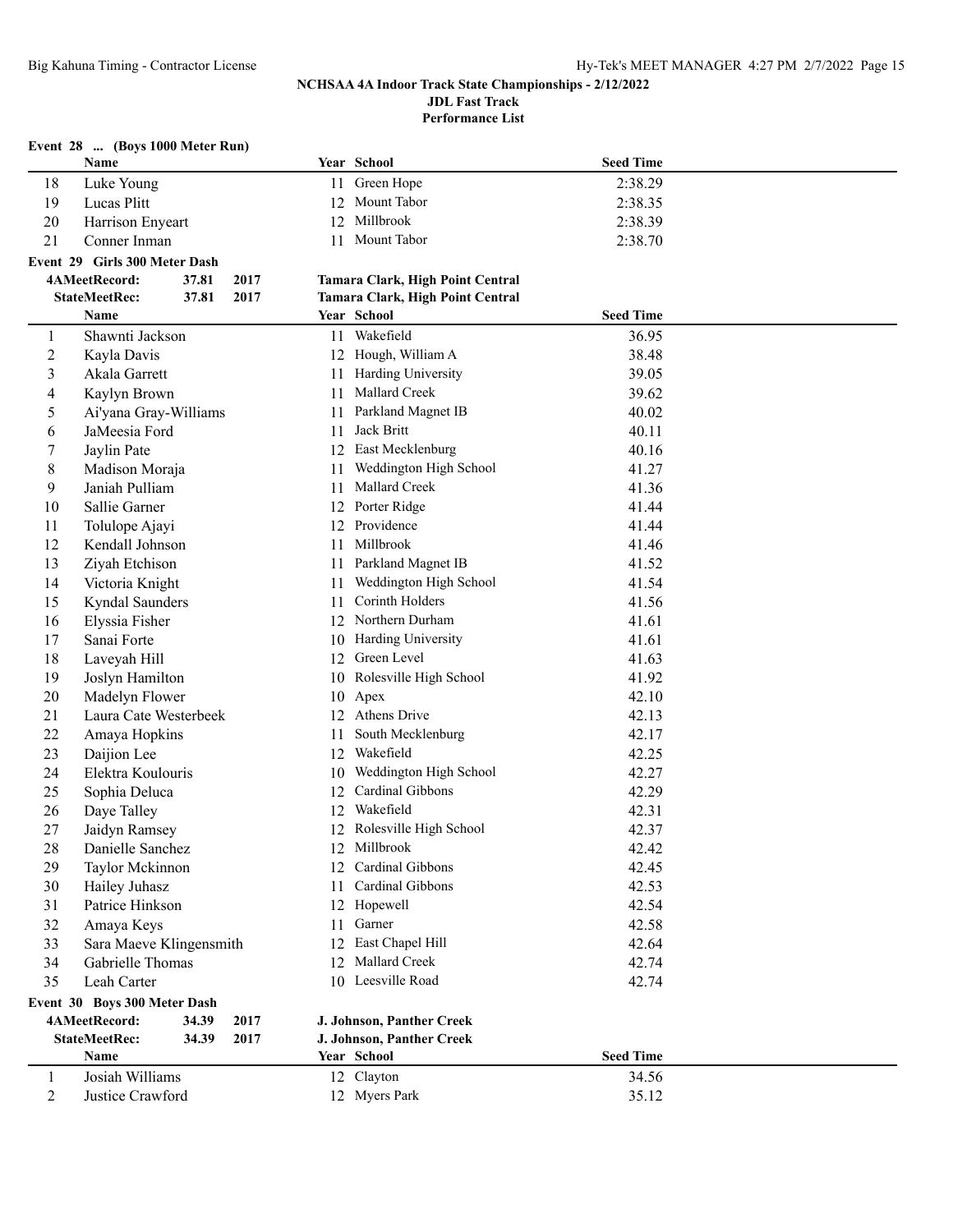**Performance List**

### **Event 30 ... (Boys 300 Meter Dash)**

|                          | Name                             |      |    | Year School                   | <b>Seed Time</b> |  |
|--------------------------|----------------------------------|------|----|-------------------------------|------------------|--|
| 3                        | Terrell Robinson Jr              |      |    | 12 Mount Tabor                | 35.42            |  |
| 4                        | Reece Morgan                     |      | 11 | Cuthbertson High School       | 35.51            |  |
| 5                        | Jordyn Smith                     |      | 12 | Berry, Phillip O.             | 35.64            |  |
| 6                        | Killian Fahy                     |      | 11 | Cuthbertson High School       | 35.67            |  |
| 7                        | Max DeAngelo                     |      |    | 10 Millbrook                  | 35.68            |  |
| 8                        | Nicholas Johnson                 |      | 11 | Green Level                   | 35.69            |  |
| 9                        | Jordan Polk                      |      | 11 | Jordan                        | 35.83            |  |
| 10                       | <b>Brandon Benitez</b>           |      |    | 12 Porter Ridge               | 35.88            |  |
| 11                       | David Lampkin                    |      |    | 12 Mallard Creek              | 35.89            |  |
| 12                       | Maverick Shotwell                |      | 12 | Cardinal Gibbons              | 35.91            |  |
|                          | Event 33 Girls 3200 Meter Run    |      |    |                               |                  |  |
|                          | 4AMeetRecord:<br>10:31.57        | 2017 |    | Sara Platek, Ragsdale         |                  |  |
|                          | <b>StateMeetRec:</b><br>10:31.57 | 2017 |    | Sara Platek, Ragsdale         |                  |  |
|                          | Name                             |      |    | Year School                   | <b>Seed Time</b> |  |
| $\mathbf{1}$             | Hannah Rae Shaffer               |      |    | 9 Cardinal Gibbons            | 10:33.87         |  |
| $\overline{c}$           | Mary Bonner Dalton               |      |    | 10 Myers Park                 | 10:41.32         |  |
| 3                        | Emma Jones                       |      |    | 12 Weddington High School     | 10:42.65         |  |
| 4                        | Alyssa Preisano                  |      | 11 | Cuthbertson High School       | 10:44.02         |  |
| 5                        | Lillian Nasta                    |      | 11 | Cuthbertson High School       | 10:56.11         |  |
|                          | Justine Preisano                 |      |    | 10 Cuthbertson High School    | 10:56.12         |  |
| 6                        | Elizabeth Ritter                 |      |    | Weddington High School        |                  |  |
| 7                        |                                  |      | 11 | 10 Mount Tabor                | 10:56.33         |  |
| 8                        | Joiner Evans                     |      |    |                               | 11:04.64         |  |
| 9                        | Emma Gandossy                    |      |    | 12 Weddington High School     | 11:10.78         |  |
| 10                       | Mandi Pollard                    |      | 9. | Corinth Holders               | 11:18.13         |  |
| 11                       | Addy Mitchell                    |      | 9  | Cardinal Gibbons              | 11:20.22         |  |
| 12                       | Peyton LaNasa                    |      | 10 | Cardinal Gibbons              | 11:21.57         |  |
| 13                       | Ella Pasko                       |      |    | 10 Marvin Ridge               | 11:29.35         |  |
| 14                       | Nora Daley                       |      | 11 | Chapel Hill                   | 11:34.87         |  |
| 15                       | Taylar White                     |      | 12 | West Forsyth                  | 11:38.43         |  |
| 16                       | Abbey Mckee                      |      | 12 | Northern Durham               | 11:41.00         |  |
| 17                       | Ella Kepple                      |      | 11 | A.C. Reynolds                 | 11:41.32         |  |
| 18                       | Lauren Wimberly                  |      | 11 | Pinecrest                     | 11:42.67         |  |
| 19                       | Sami Homburger                   |      |    | 12 Mooresville                | 11:43.12         |  |
| 20                       | Lillian Douglass                 |      |    | 10 West Forsyth               | 11:44.53         |  |
| 21                       | Katie Foppiano                   |      |    | 12 Green Hope                 | 11:44.81         |  |
| 22                       | Morgan Pollard                   |      |    | 9 Corinth Holders             | 11:44.93         |  |
| 23                       | Ella Moore                       |      |    | 11 Mooresville                | 11:45.75         |  |
| 24                       | Lulu Serang                      |      |    | 9 West Forsyth                | 11:47.64         |  |
| 25                       | Amelia Stephenson                |      |    | 12 Chapel Hill                | 11:47.72         |  |
|                          | Event 34 Boys 3200 Meter Run     |      |    |                               |                  |  |
|                          | 4AMeetRecord:<br>9:14.71         | 2000 |    | Ricky Brookshire, Watauga     |                  |  |
|                          | <b>StateMeetRec:</b><br>9:10.96  | 2010 |    | Jake Hurysz, Eastern Alamance |                  |  |
|                          | Name                             |      |    | Year School                   | <b>Seed Time</b> |  |
| $\mathbf{1}$             | Ethan Snyder                     |      |    | 12 Marvin Ridge               | 9:05.74          |  |
| $\overline{c}$           | Jacob Laney                      |      |    | 11 Porter Ridge               | 9:05.76          |  |
| 3                        | Will Soule                       |      |    | 12 Mount Tabor                | 9:07.53          |  |
| $\overline{\mathcal{A}}$ | Griffin Horner                   |      |    | 12 Lake Norman                | 9:15.66          |  |
| 5                        | Zack Gilbertson                  |      |    | 11 Pinecrest                  | 9:20.62          |  |
| 6                        | Isaac Clark                      |      |    | 12 Weddington High School     | 9:22.72          |  |
|                          |                                  |      |    |                               |                  |  |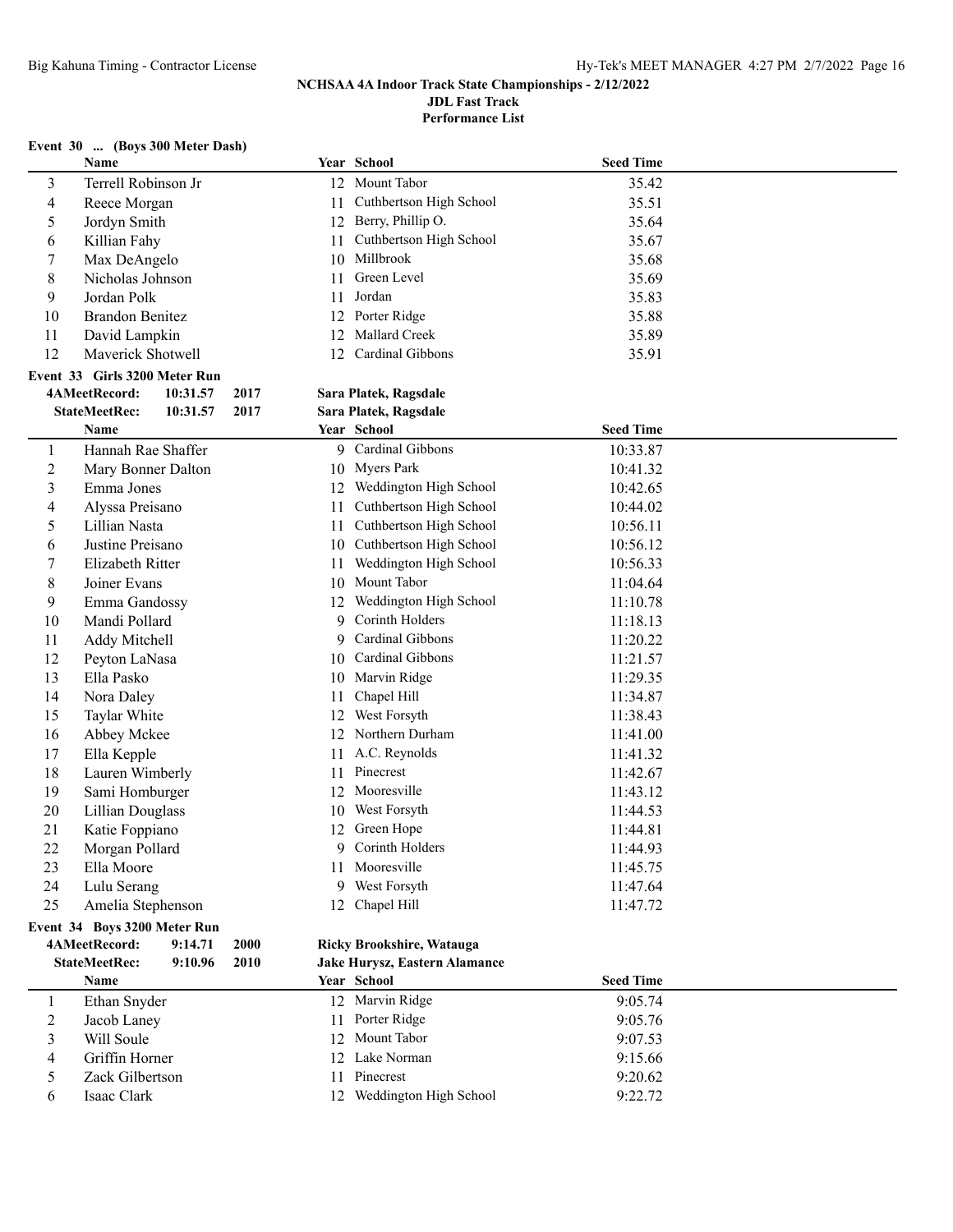**Performance List**

### **Event 34 ... (Boys 3200 Meter Run)**

|    | Name                                |    | Year School            | <b>Seed Time</b> |
|----|-------------------------------------|----|------------------------|------------------|
| 7  | Adrian Archer                       | 12 | Pinecrest              | 9:28.20          |
| 8  | Dominic Conroy                      | 12 | Porter Ridge           | 9:30.57          |
| 9  | Tyler Surface                       | 10 | Millbrook              | 9:31.27          |
| 10 | Douglas Gledhill                    | 12 | Mount Tabor            | 9:31.60          |
| 11 | Krister Sjoblad                     | 11 | Athens Drive           | 9:31.65          |
| 12 | Davis Potter                        | 12 | Mount Tabor            | 9:32.33          |
| 13 | Harper Clark                        | 11 | Cleveland High School  | 9:33.86          |
| 14 | Alex Fernandez                      | 11 | Green Level            | 9:35.22          |
| 15 | Nathan Geyer                        | 12 | D.H. Conley            | 9:35.31          |
| 16 | Aneesh Duggirala                    | 12 | Marvin Ridge           | 9:37.10          |
| 17 | Caleb Roesch                        | 11 | South Mecklenburg      | 9:37.76          |
| 18 | Chauncey Chen                       | 11 | Weddington High School | 9:38.42          |
| 19 | Harrison Enyeart                    | 12 | Millbrook              | 9:42.36          |
| 20 | <b>Ian Rouse</b>                    | 11 | Jordan                 | 9:42.43          |
| 21 | <b>Tanner Smith</b>                 | 12 | Mooresville            | 9:43.31          |
| 22 | Ben Timberlake                      | 12 | Weddington High School | 9:43.96          |
| 23 | Advaith Cheruvu                     | 11 | Green Level            | 9:44.18          |
| 24 | AJ Painter                          | 11 | Charlotte Catholic     | 9:44.42          |
| 25 | Alec McMillan                       | 12 | South Mecklenburg      | 9:45.05          |
| 26 | Gavin Hansen                        | 11 | Green Hope             | 9:45.14          |
| 27 | Grant Barbour                       | 12 | Cleveland High School  | 9:45.80          |
| 28 | Liam Young                          | 11 | Green Hope             | 9:46.78          |
| 29 | Finn McKee                          | 12 | Apex Friendship        | 9:47.93          |
| 30 | Zachary Taylor                      | 12 | Green Hope             | 9:48.17          |
|    | Fyant, 35 - Cirls 4v400 Matar Ralay |    |                        |                  |

# **Event 35 Girls 4x400 Meter Relay**

### **4AMeetRecord: 3:48.73 2017 High Point Central**

### **M. Creary, D. Jones, O. Sharp, A. Graham**

**StateMeetRec: 3:48.73 2017 High Point Central**

### **M. Creary, D. Jones, O. Sharp, A. Graham**

|    | Team                    | Relay                   |                       | <b>Seed Time</b>      |  |
|----|-------------------------|-------------------------|-----------------------|-----------------------|--|
|    | Hickory Ridge           | A                       |                       | 4:05.19               |  |
|    | 1) Abigail Thomas 12    | 2) Nina Dominique 9     | 3) Jaila Woodruff 9   | 4) Aniya Woodruff 12  |  |
| 2  | Parkland Magnet IB      | A                       |                       | 4:05.69               |  |
|    | 1) Oteria Dubose 11     | 2) Megan Hatcher 10     | 3) Nyssa West 9       | 4) Saniya Hall 9      |  |
| 3  | Marvin Ridge            | A                       |                       | 4:07.40               |  |
|    | 1) Annika Gregson 11    | 2) Natasha Simmons 10   | 3) Cassidy Adams 10   | 4) Aria Wegh 10       |  |
| 4  | Wakefield               | A                       |                       | 4:08.96               |  |
|    | 1) Daijion Lee 12       | 2) Daye Talley 12       | 3) Mihaly Harris 9    | 4) Mya Bloodgood 11   |  |
| 5  | Cuthbertson High School | A                       |                       | 4:09.43               |  |
|    | 1) Rebecca Cornett 11   | 2) Caroline Palmer 12   | 3) Gabi Lassiter 12   | 4) Presley Worf 12    |  |
| 6  | Weddington High School  | A                       |                       | 4:10.20               |  |
|    | 1) Madison Moraja 11    | 2) Elektra Koulouris 10 | 3) Victoria Knight 11 | 4) Valeria Mas 11     |  |
| 7  | Green Level             | A                       |                       | 4:10.62               |  |
|    | 1) Kayleen Ahlquist 12  | 2) Alana Daily 10       | 3) Laveyah Hill 12    | 4) Alexa Nestor 11    |  |
| 8  | Olympic                 | A                       |                       | 4:10.64               |  |
|    | 1) Reyniyah Ilarraza 11 | 2) Natalia Martin 11    | 3) Breyana Jackson 12 | 4) T'Sheylah Moore 11 |  |
| 9  | Corinth Holders         | A                       |                       | 4:11.02               |  |
|    | 1) Sophia Patton 11     | 2) Sanaia Hill 11       | 3) Kyndal Saunders 11 | 4) Mandi Pollard 9    |  |
| 10 | Apex Friendship         | A                       |                       | 4:11.57               |  |
|    | 1) Nia Kane 11          | 2) Victoria Kappel 9    | 3) Isabella Logan 11  | 4) Ava Rodriguez 10   |  |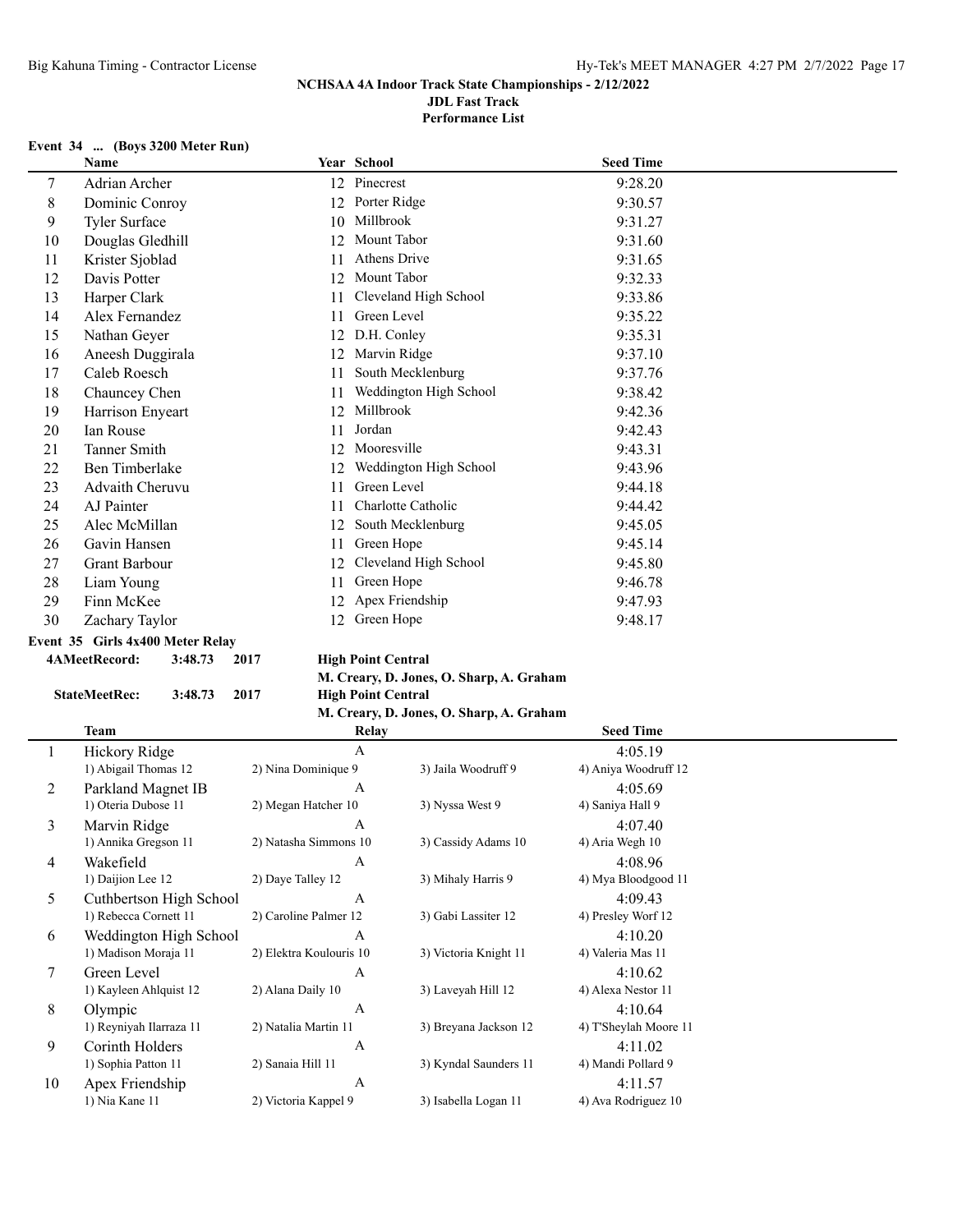### **Event 35 ... (Girls 4x400 Meter Relay)**

|    | <b>Team</b>           | Relay                                              |                         | <b>Seed Time</b>         |
|----|-----------------------|----------------------------------------------------|-------------------------|--------------------------|
| 11 | Mount Tabor           | A                                                  |                         | 4:13.75                  |
|    | 1) Katie McFerrin 10  | 2) Hannah Riley 11                                 | 3) Thalia Soule 11      | 4) Jamiya Sides-Conrad 9 |
| 12 | Mallard Creek         | A                                                  |                         | 4:13.89                  |
|    | 1) Arianna Brown 12   | 2) Janiah Pulliam 11                               | 3) Sydney Spellman 12   | 4) Gabrielle Thomas 12   |
| 13 | Cardinal Gibbons      | A                                                  |                         | 4:14.12                  |
|    | 1) Taylor Mckinnon 12 | 2) Sophia Deluca 12                                | 3) Hailey Juhasz 11     | 4) Caroline Harper 12    |
| 14 | Clayton               | A                                                  |                         | 4:14.27                  |
|    | 1) Autumn Joyce 10    | 2) Laci Mitchner 11                                | 3) Chandler Coughlin 12 | 4) Elena Gorena 10       |
| 15 | Chapel Hill           | A                                                  |                         | 4:14.87                  |
|    | 1) Addison Gilner 10  | 2) Claire Peng 12                                  | 3) Kate Hinson-Hume 9   | 4) Amelia Maughan 12     |
| 16 | Lake Norman           | A                                                  |                         | 4:15.35                  |
|    | 1) Riley Vanness 11   | 2) Leah Sikes 11                                   | 3) Mary Loring 12       | 4) Madeline Stolberg 11  |
| 17 | East Chapel Hill      | $\mathbf{A}$                                       |                         | 4:15.44                  |
|    | 1) Lenore Bronson 11  | 2) Sara Maeve Klingensmith 12 3) Emma Benzinger 12 |                         | 4) Yilin Wang 11         |
| 18 | Apex                  | $\mathbf{A}$                                       |                         | 4:15.87                  |
|    | 1) Ella Arnold 11     | 2) Madelyn Flower 10                               | 3) Gracie Treichler 12  | 4) Addison Collins 9     |
|    |                       |                                                    |                         |                          |

**Event 36 Boys 4x400 Meter Relay**

**4AMeetRecord: 3:21.79 2009 New Bern**

### **A. Hendrix, F. Greene, M. Sparks, A. Hendrix**

**StateMeetRec: 3:21.79 2009 New Bern**

### **A. Hendrix, F. Greene, M. Sparks, A. Hendrix**

|    | <b>Team</b>             | <b>Relay</b>          |                                                 | <b>Seed Time</b>      |
|----|-------------------------|-----------------------|-------------------------------------------------|-----------------------|
|    | Cuthbertson High School | A                     |                                                 | 3:28.80               |
|    | 1) Thomas Stamper 12    | 2) Max Jarvis 12      | 3) Brad Sweeter 12                              | 4) Killian Fahy 11    |
| 2  | Chapel Hill             | $\mathbf{A}$          |                                                 | 3:31.06               |
|    | 1) Allen Tian 11        | 2) Cameron Disser 11  | 3) Declan Harden 10                             | 4) Dylan Look 12      |
| 3  | Cardinal Gibbons        | $\mathbf{A}$          |                                                 | 3:33.01               |
|    | 1) Jackson Hatch 10     | 2) Tristen Beasley 12 | 3) Nicholas York 11                             | 4) Owen Diamond 11    |
| 4  | Mount Tabor             | A                     |                                                 | 3:33.33               |
|    | 1) Jake Koonin 12       | 2) Jac Murfee 12      | 3) Terrell Robinson Jr 12                       | 4) Andrew Burrell 11  |
| 5  | Green Hope              | $\mathbf{A}$          |                                                 | 3:33.70               |
|    | 1) Christian Wright 11  | 2) Andrew Vo 11       | 3) Sebastian Percival Shim 10 4) Jacob Kurak 12 |                       |
| 6  | Corinth Holders         | $\mathbf{A}$          |                                                 | 3:33.83               |
|    | 1) Vondelle Badger 12   | 2) Tanner Leach 11    | 3) Benjamin Wyszomierski 11 4) Samuel Gibson 12 |                       |
| 7  | Clayton                 | A                     |                                                 | 3:34.24               |
|    | 1) CJ Martin 10         | 2) Josiah Williams 12 | 3) Devin Wingster 12                            | 4) Austin Robinson 12 |
| 8  | A.C. Reynolds           | $\mathbf{A}$          |                                                 | 3:34.70               |
|    | 1) Sean Green 11        | 2) Ben Kepple 12      | 3) Parker Kinney 12                             | 4) Anthony Diaz 12    |
| 9  | Pinecrest               | $\mathbf{A}$          |                                                 | 3:35.04               |
|    | 1) Shaun Thomas 11      | 2) Jack Frye 12       | 3) Zack Gilbertson 11                           | 4) Manny Winkley 11   |
| 10 | Hillside                | $\mathbf{A}$          |                                                 | 3:35.12               |
|    | 1) Desmond Smith 10     | 2) Javari Parker 12   | 3) Emmanuel Ellis 10                            | 4) Shawn Walls 12     |
| 11 | Hopewell                | A                     |                                                 | 3:35.30               |
|    | 1) Will Humphrey 12     | 2) Nolan Donaghy 11   | 3) Sean Crumpler 11                             | 4) Reggie Grant 12    |
| 12 | South Garner            | $\mathbf{A}$          |                                                 | 3:35.31               |
|    | 1) Michael Auman 12     | 2) DaShawn Winters 11 | 3) Tareeq Brewer 9                              | 4) Shaun Daniel 11    |
| 13 | Marvin Ridge            | A                     |                                                 | 3:35.66               |
|    | 1) Bradley Sabo 12      | 2) Aiden Tauro 11     | 3) RJ Gajan 11                                  | 4) Paxson Crawford 10 |
| 14 | Apex Friendship         | $\mathbf{A}$          |                                                 | 3:35.74               |
|    | 1) Jonathan Barta 11    | 2) Finn McKee 12      | 3) Connor Uenking 11                            | 4) Donny Williams 11  |
| 15 | Lake Norman             | $\mathbf{A}$          |                                                 | 3:35.74               |
|    | 1) Dylan Murphy 10      | 2) Kier McKnight 10   | 3) Kyle Sayre 9                                 | 4) Miller Brannen 11  |